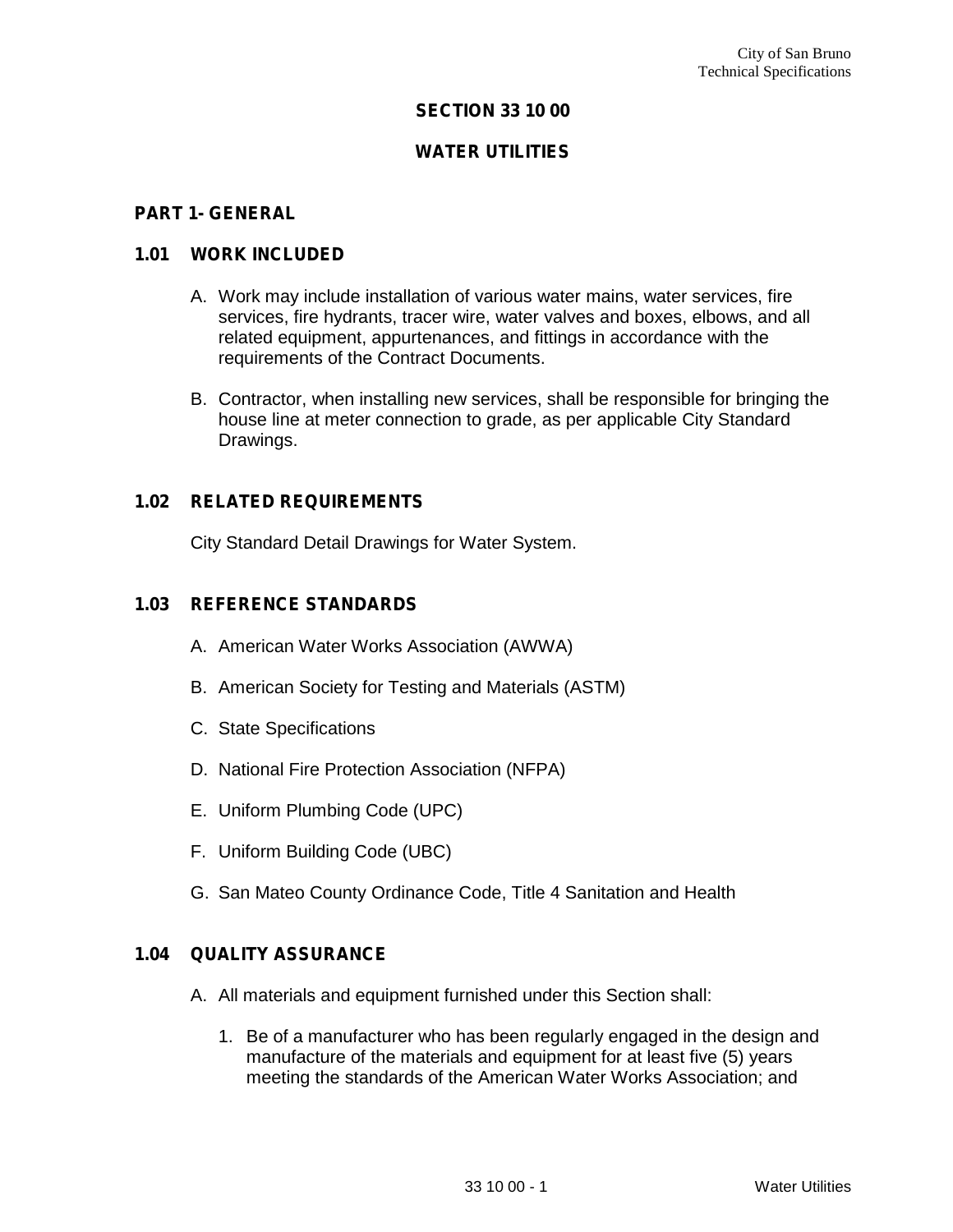2. Be demonstrated to the satisfaction of the Engineer that the quality is equal to the materials and equipment made by those manufacturers specifically named herein, if an alternate product manufacturer is proposed.

## **1.05 SUBMITTALS**

- A. Shop Drawings
	- 1. Layouts and Schematics: Contractor shall submit detailed installation drawings to the Engineer of all piping and connected equipment for pump stations, valve pits, reservoirs and tanks. The drawings shall include all pipes, fittings, valves, and other appurtenances.
	- 2. Layouts for all main connections after verification of field conditions and utility locations. USA notifications must be submitted.
- B. Shutdowns and Connections
	- 1. Contractor shall submit to the Engineer a list and schematics of all required water system connections and shutdowns for the project.
	- 2. For all shutdowns, the Water Division shall receive 48-hour (minimum) prior notice.
- C. Compliance
	- 1. Submit data and affidavits to show that each water system component conforms to the specification requirements.
	- 2. Submit certified test reports as required by these specifications.
	- 3. Disinfection Schedule and Procedures including:
		- a. Disinfection schedule, including number and type of services and length of disruption of service.
		- b. Procedures to be followed, including list of equipment to be used and disinfecting agent to be used.
- D. Manuals
	- 1. The Contractor shall furnish manufacturer's installation and operation manuals, bulletins, and spare parts lists for all operating components of the water system project, including:
		- a. All valves
		- b. Air release valves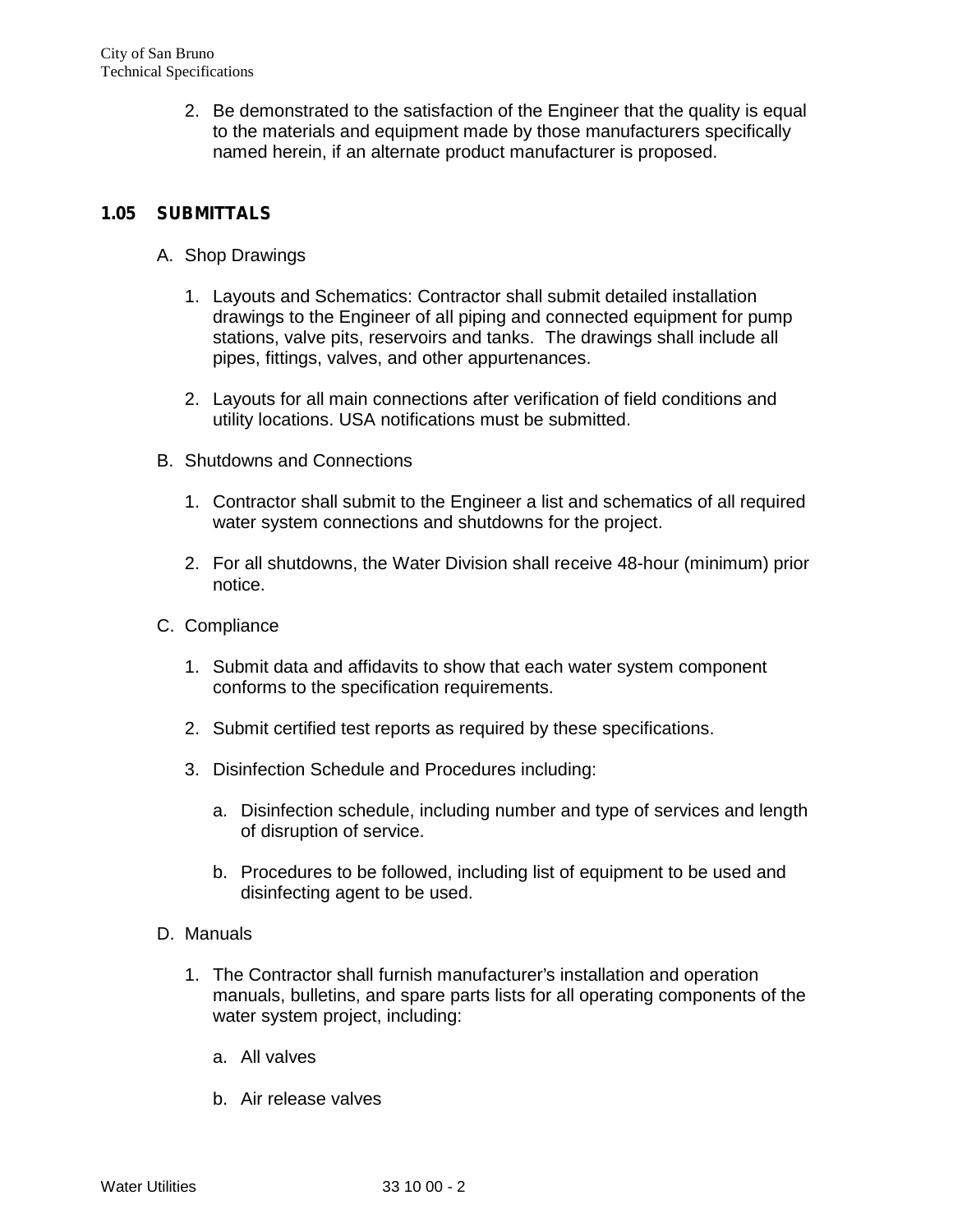- E. Materials
	- 1. Submittals shall be approved before the installation of the materials.

# **1.06 POTHOLING (CHECKING ON UTILITY LOCATIONS)**

A. Potholing is to be done by hand or vacuum type equipment.

## **PART 2 - PRODUCTS**

### **2.01 GENERAL**

- A. Pipe and valve sizes are nominal inside diameter unless otherwise noted.
- B. All materials delivered to the job site shall be new, free from defects, and marked to identify the material, class, and other appropriate data such as thickness for piping. All materials shall be properly and safely stored to protect from damage, vandalism and contamination.
- C. Acceptance of materials shall be subject to strength and quality testing in addition to inspection of the completed product. Acceptance of installed piping systems shall be based on inspection and leakage and bacteriological tests as specified hereinafter.
- D. Only the products listed under the specified material for hydrants, buried iron body gate valves or butterfly valves will be accepted.

## **2.02 PIPELINE MATERIAL**

- A. Water mains shall be **US Pipe or McWane Ductile "Tyton Joint"** ductile iron pipe.
- B. Exterior coating for all water main ductile iron pipe, tees, bends, crosses, and other fittings shall be bituminous asphalt coating. Exterior of all buried gate valves and butterfly valves shall be fusion epoxy coated. All fittings on fire hydrant assembly (excluding tee at main) shall be epoxy coated per City Standard Drawing **W-08 "Fire Hydrant".**
- C. Ductile iron pipe, four inch (4") and larger, shall be Pressure Class 350, meeting AWWA C 150, "Thickness Design of Ductile-Iron Pipe," and shall be furnished with mechanical joints or push-on joints. Pipe shall be cement-lined conforming to AWWA C 104, "Cement-Mortar Lining for Ductile-Iron Pipe and Fittings for Water." All pipes shall be tested according to ANSI/AWWA specifications. The pressure class, net weight of pipe without lining, length of pipe, and name of manufacturer shall be clearly marked on each length of pipe, and shall conform to AWWA C 151, "Ductile-Iron Pipe, Centrifugally Cast for Water and Other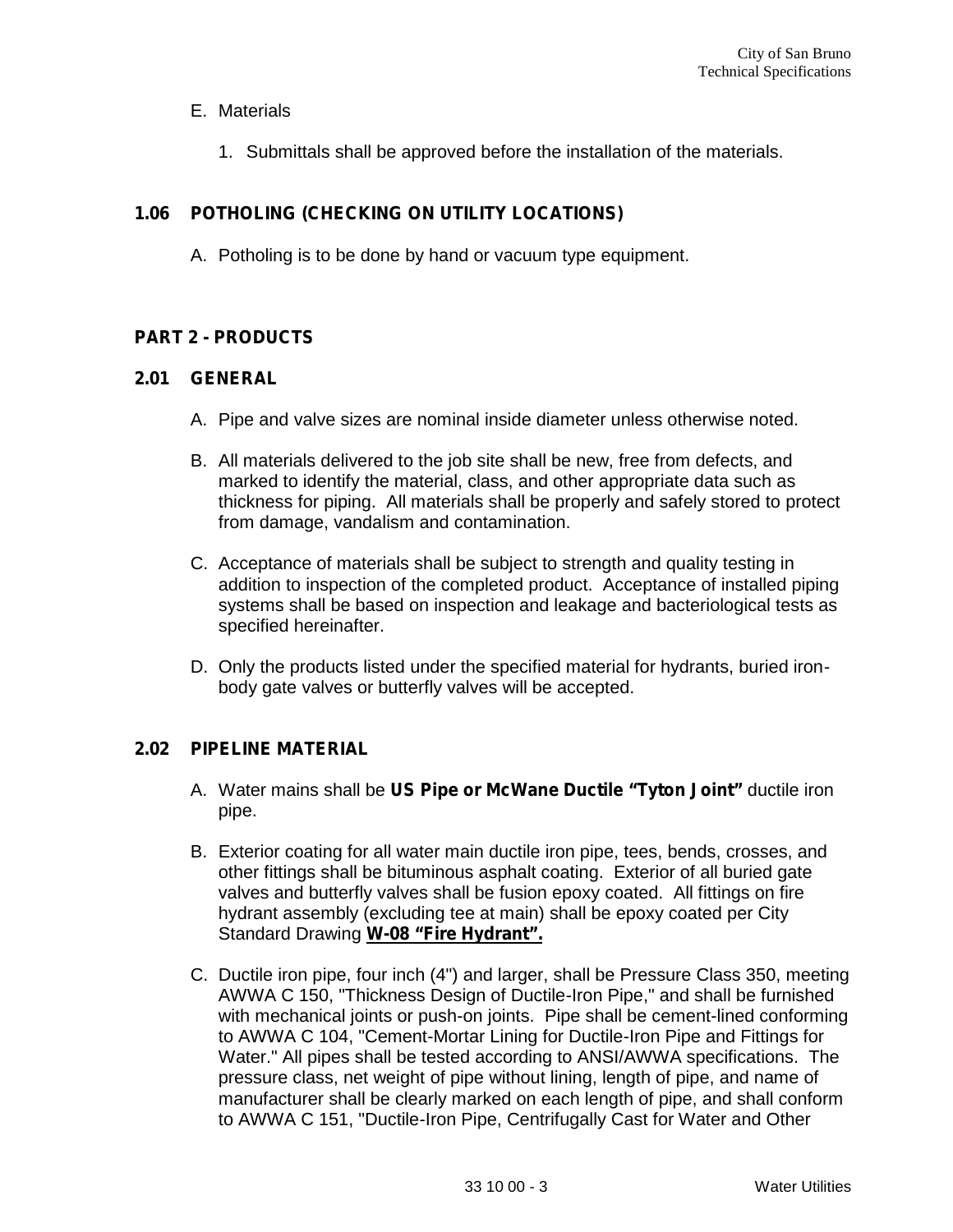Liquids," and AWWA C 104, "Cement- Mortar Lining for Ductile-Iron Pipe and Fittings for Water".

- 1. Joints: Pipe shall be mechanical joint or restrained push-on joint. Restrained Push-on joint gaskets shall be **US Pipe "Field Lok 350" or McWane Ductile "Sure Stop 350"** gaskets.
- 2. Fittings: Fittings shall be mechanical or flanged joints, Class 125, conforming to AWWA C 110, "Ductile-Iron and Gray-Iron three inch (3") through forty-eight inch (48") for Water and Other Liquids," or AWWA C 153 "Ductile-Iron Compact Fittings, three inch (3") through twenty-four inch (24") for water and other liquids," and AWWA C 104, "Cement-Mortar Lining for Ductile-Iron Pipe and Fittings for Water." All fittings shall be marked in accordance with Section 10-11 of AWWA C 110.
	- a. Flanged bolts and hex nuts shall be of a minimum 304 stainless steel, and conform to AWWA C 115.
	- b. Mechanical joint T-bolts and hex nuts shall conform to AWWA C111, except material shall be 304 stainless steel.
	- c. Mechanical joints fittings shall be **Series 1100 MEGALUG** restrain as produced by EBAA Iron, Inc. or approved equal that has a pressure rating suitable for the thickness of pipe specified by the manufacturer.
	- d. In addition, to provision of mechanical joint restraints, all fittings and bends shall be restrained by poured in-place concrete thrust blocks.
- 3. Polyethylene Encasements are required. Pipe, fittings, and valve encasements shall be polyethylene film conforming to AWWA C 105 "Polyethylene Encasement for Ductile Iron Piping for Water and Other Liquids".
- D. Maximum joint deflection in constructed pipeline shall not exceed 50% of the manufacturer's recommended maximum deflections.
- E. Warning Tape and Tracer Wire: Installation shall be in accordance with City Standard Drawing **ST-06B "Trench Construction for Water Mains"**.
	- 1. Warning Tape shall be 3-inch wide **"Blue"** color for with an overall minimum thickness of 6 mil and a solid aluminum foil core with minimum thickness of 3 mil. The solid foil core shall be encased between two clear layers of 100% virgin polypropylene or polyethylene film. Warning Tape shall be permanently printed on both sides with a repeating warning "**Caution: Water Pipe Below**" at maximum interval of 2 feet. Warning Tape shall be placed 1 foot above the top of pipe.
	- 2. Tracer wire shall be 8 AWG **Solid** Copper conductor with a 45 mil thick, high-density, high molecular weight polyethylene (HDPE) insulation and rated for 600 volts. Insulation shall be RoHS compliant and utilize virgin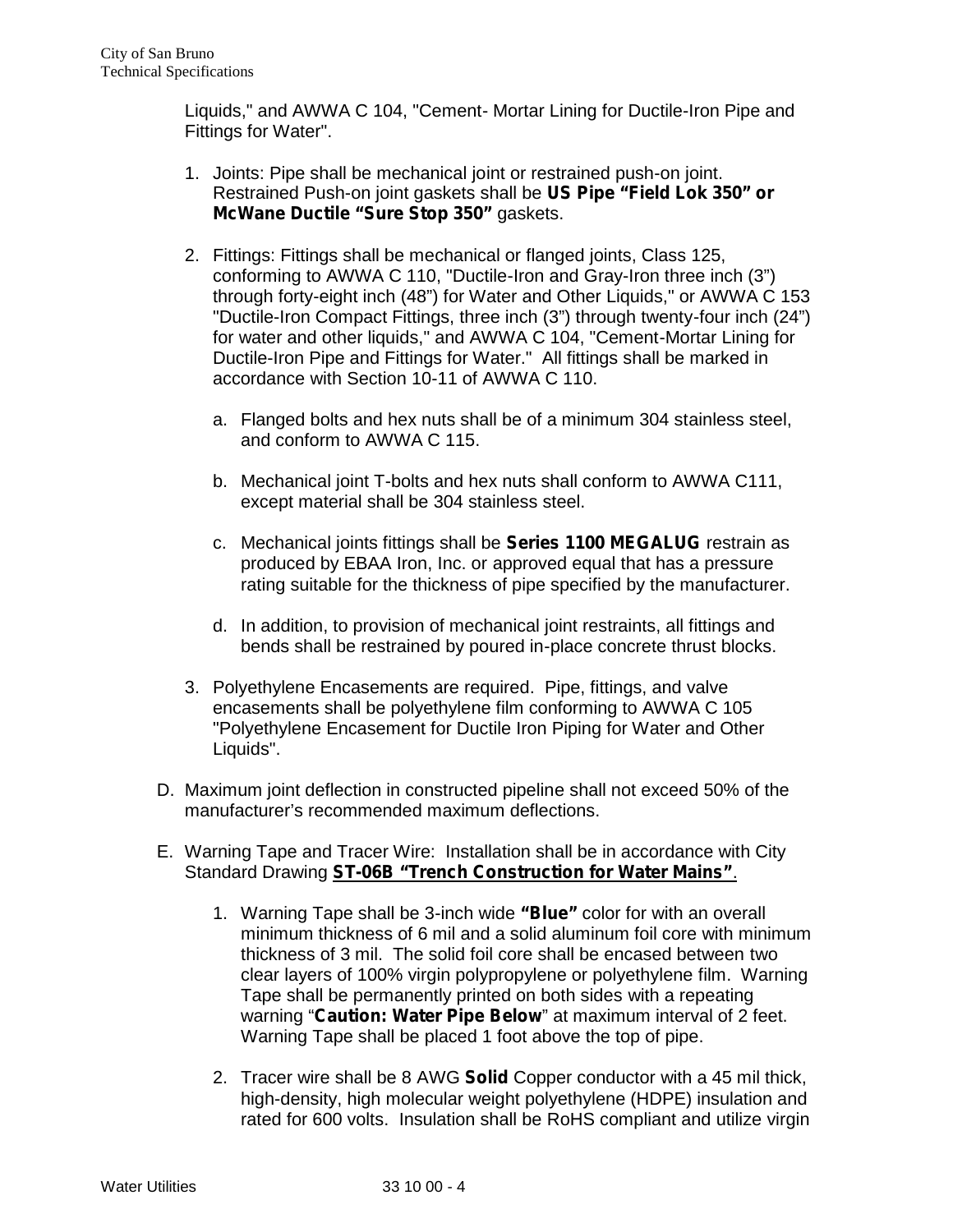grade material. Jacket shall be "**Blue**" color for water utilities application. Tracer wire should be placed in the same orientation to all installed pipe, and taped to the pipe using a spacer every 8-10 feet on top of the pipe.

## **2.03 FIRE HYDRANTS**

- A. Hydrant shall be manufactured in accordance with AWWA Standard C-503. Hydrant head shall be made of gray cast iron, meeting ASTM A126 Class B specifications. It shall be capable of withstanding a hydrostatic test pressure of 4 (four) times the working water pressure without stressing the material beyond its yield point per Section 4.6.3.2 of AWWA C-503. The working parts shall be engineered to function as a unit and to give trouble-free service over 200 pounds working pressure and tested to 400 pounds hydrostatic pressure.
- B. Hydrants shall be wet-barrel with independently valved ports, with one four and one-half inch (4-1/2") outlet and two (2) two and one-half inch (2-1/2") outlets. Hydrants shall have the proper color-coded caps to conform to NFPA Standard 291. **Nylon Hydrant Caps shall have Permanent Color Coding** - permanent color pigments are added to the plastic resin for through color. A choice of color code is determined by hydrant flow. Hydrant caps are to be enhanced with the addition of adhesive reflective trim of same cap color for improved nighttime visibility Caps shall be securely chained to the hydrant barrel and furnished with an inner gasket.
- C. All hydrants shall be permanently marked to identify the model number of the hydrant, the manufacturer and the year in which the hydrant was manufactured.
- D. Hose and pumper nozzle threads shall be in conformance with the standard for fire hose connections, NFPA 1963, unless otherwise specified.
- E. Standard nut size of valve/stem and protector caps shall be of pentagonal shape and furnished with a nut of one and one-eighth inch (1 1/8") measured from point to flat of the pentagon.
- F. Hydrant installation shall include "Break-off" spool and "Break-off" bolts.
- G. Exterior of hydrants shall receive a primer coat and furnished with a high gloss "**Safety Yellow**" industrial enamel finish coat.
- H. Acceptable Model
	- 1. Residential and Commercial Applications **Clow Model No. 960**, Two (2) two and one-half inch (2-1/2") outlets and One (1) four and one-half inch (4-1/2") outlet.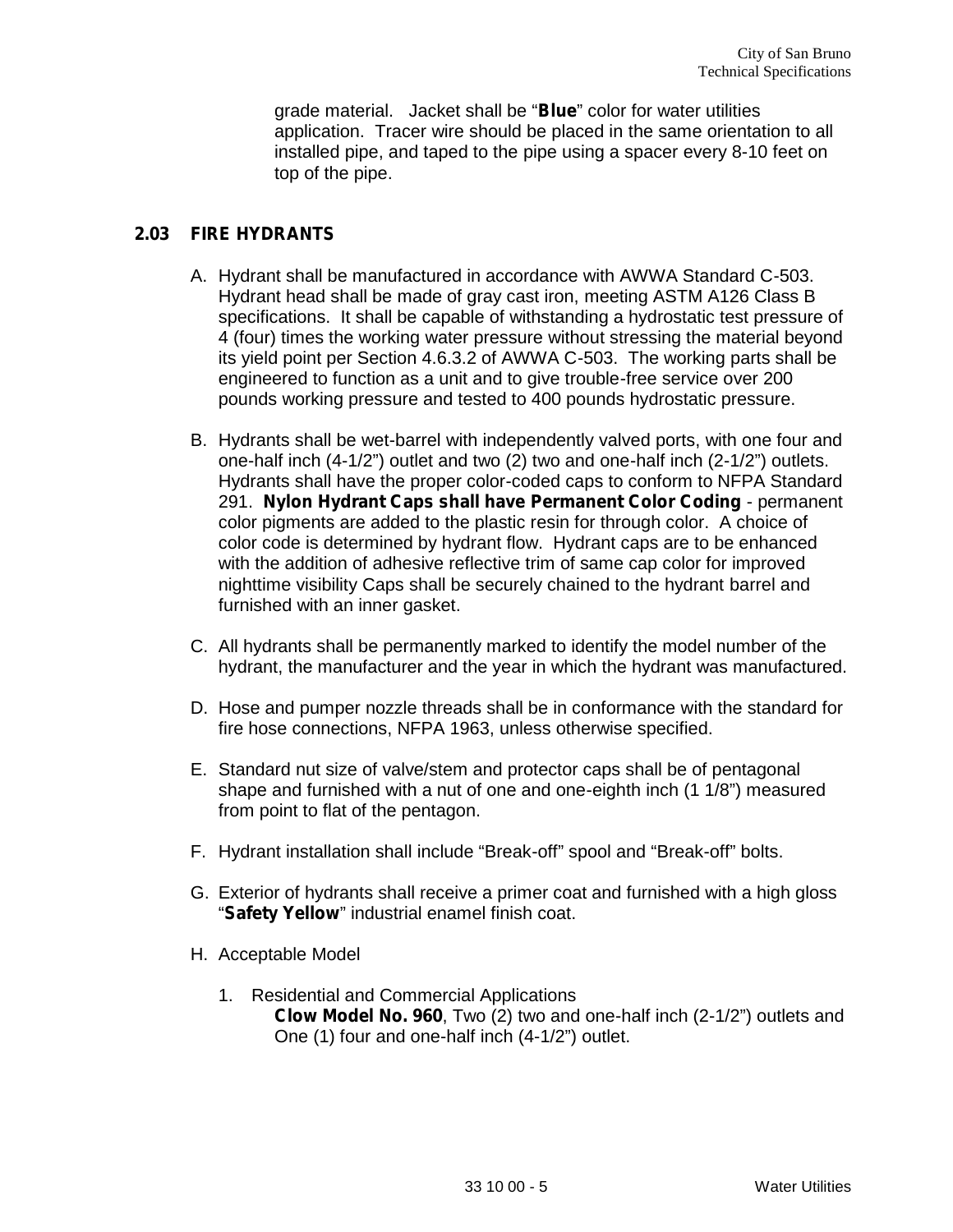### **2.04 VALVES**

- A. General
	- 1. All valves, shall be non-rising stem (NRS), opening left (counter-clockwise), and the stem shall be fitted with a two inch (2") square operating wrench nut made of **BRONZE** material with 304 stainless steel cap screw. The operating nut shall be within eighteen inches (18") to twenty-four inches (24") below the final grade utilizing stem extensions, as required.
	- 2. Valves in pump stations and other special facilities shall be an Operating Stem and Yoke (OSY) equipped with hand wheels.
	- 3. Each valve shall have the maker's initials, pressure rating, and year of manufacture cast on the body. Furnish affidavit of compliance.
	- 4. Bolts, nuts and T-bolts for connecting valves to pipe shall be the same as for pipe and fittings and shall be 304 stainless steel.
	- 5. In addition to thrust blocks, all mechanical joint fittings shall be restrained with an approved joint restraint device, **"MEGALUG"** by EBAA or approved "equal" that has a pressure rating suitable for the thickness of pipe specified.
- B. Buried Iron-Body Gate Valves (Sizes from four inch (4") to eight inch (8")):
	- 1. Gate valves shall be conforming to all applicable requirements of AWWA C 509 "Resilient Seated Gate Valves for Water Supply Service".
	- 2. Gate valves shall have iron body with fusion epoxy coated interior and exterior surfaces of a nominal thickness of ten mils (0.010") meeting the applicable requirements of AWWA C 550 "Protective Epoxy Interior Coatings for Valves and Hydrants."
	- 3. Gate valves shall have a maximum working pressure of 250 psig.
	- 4. The City will accept only the **Mueller "Resilient Wedge" Model A-2361** gate valve for water utilities application. Gate valves shall have the following connections:
		- a. Sizes less than four inch (4"):
			- Flange x Flange
			- Threaded x Threaded.
		- b. Sizes four inch (4") inch to eight inch (8"):
			- Flange x Flange.
			- Flange x Mechanical Joint.
			- Mechanical Joint x Mechanical Joint.
		- c. Tapping valves sizes four inch (4") to eight inch (8"): - Flange x Mechanical Joint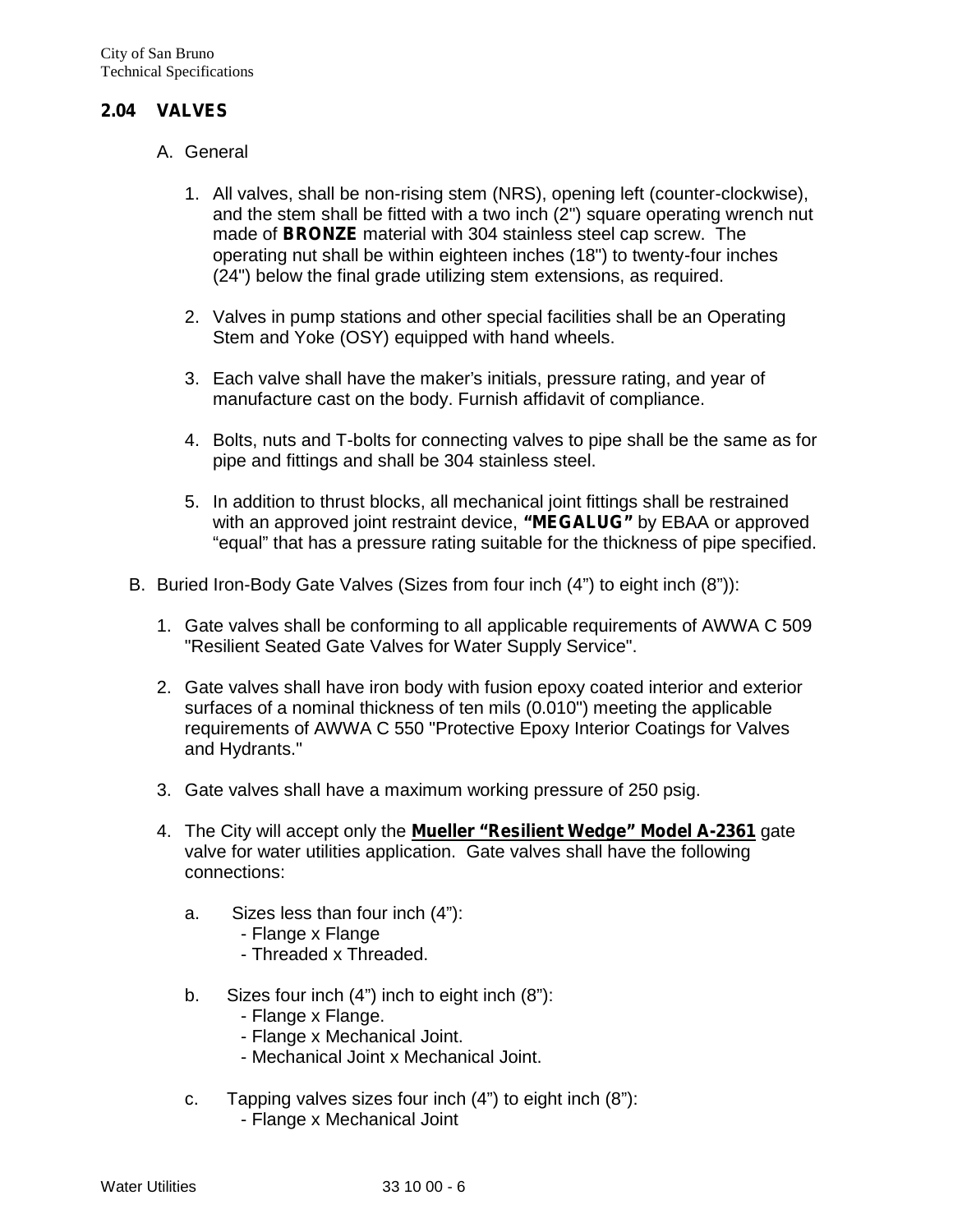- C. Butterfly Valves, sizes greater than eight inch (8"):
	- 1. Butterfly valves shall conform to AWWA C 504, "Rubber-Seated Butterfly Valves," Class 150B (maximum flow of sixteen feet (16') per second – one hundred fifty (150) psig upstream/150 psig downstream) rated for a minimum working pressure of one hundred fifty (150) psig. Valve shall be short-body type of cast iron with an epoxy coating on the interior waterway, and exterior, including the disc, of at least ten mils (0.010"). Disc shall be of cast iron, disc edge to be 316 stainless steel, and it shall have a rubber seat provided on the valve body. Valve shaft shall be Type 304 stainless steel. Actuator must be rated for minimum foot-pound torque rating in AWWA C 504 - Table 4. Butterfly valves in pump stations and other special facilities shall be equipped with a position indicator and hand wheel.
	- 2. Butterfly valves shall be the following: Mueller B-3211 - 16 Flanged Mueller B-3211 - 19 Flange x M.J. Mueller B-3211 - 23 M.J. x M.J.
- D. Meter Bypass Valves shall be **Mueller "Resilient Wedge" Model A-2361** gate valve for water utilities application. Gate valves shall have the following connections:
	- 1. Sizes less than four inch (4"):
		- Flange x Flange
		- Threaded x Threaded.
	- 2. Sizes four inch (4") inch to eight inch (8"):
		- Flange x Flange.
		- Flange x Mechanical Joint.
		- Mechanical Joint x Mechanical Joint.
- E. Backflow Prevention Devices
	- 1. Backflow devices shall be Febco "Reduced Pressure Principle Type" or equivalent and approved by the Engineer before installation. All backflows to be owned by the City of San Bruno shall be caged. If chain link is to be used, number nine (#9) green epoxy coated mesh fabric shall be used. All posts and hardware shall be hot dipped galvanized finish.
- F. Check Valves

Check valve selection shall be approved by City's Water Division.

G. Pressure Reducing/Regulating/Relief Valves (PRV) Valves

PRV valves shall be approved through the submittal process and will be addressed on a case-by-case basis.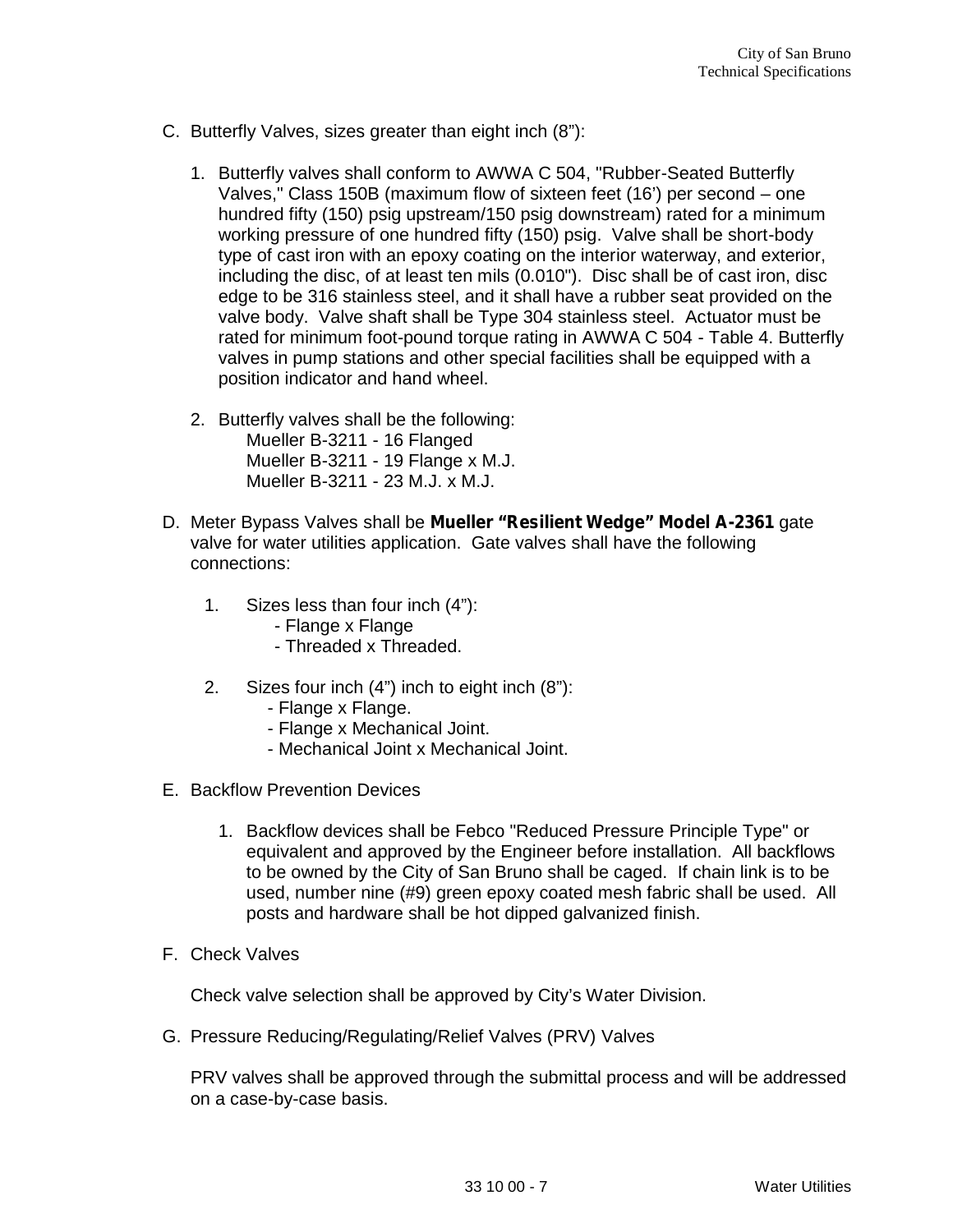#### H. Air/Vacuum Relief Valves

Air/Vacuum Relief Valves shall be approved through the submittal process and will be addressed on a case-by-case basis.

### **2.05 VALVE BOXES**

- A. Each valve shall be equipped with a valve box, complete with cover. Boxes shall be extension type with a slide type adjustment. The word "**WATER**" shall be cast on the cover. The boxes shall be adapted without full extension to the depth of cover required over the pipe at the valve location. Christy #G-5 traffic valve box shall be used in streets and sidewalks ". Valve boxes and valve box lids shall be of matching brand, type and model.
- B. Sleeves or tubes for all valve and valve box identifications shall be eight inch (8") PVC, Schedule 40, one piece, and shall rise to six inches (6") below street, sidewalk or finish grade.

### **2.06 RAISING RINGS FOR TRAFFIC VALVE BOXES**

A. Adjusting rings shall not be used. Valve boxes must be raised to grade. Risers are to be replaced if and when necessary to comply with Paragraph 2.05 above.

### **2.07 CONCRETE FOR THRUST BLOCKS**

A. Concrete for thrust blocks shall not be hand mixed.

### **2.08 WATER SERVICE TWO INCH (2") OR LESS**

- A. Connections to existing mains shall be by the hot-tap method.
- B. Water service assembly shall include pipe, fittings, corporation stops, service saddle, curb stops, and meter boxes conforming to City Standard Drawings. Two inch (2") copper pipe shall be **Type K**, conforming to the requirements of ASTM B 88, "Specification for Seamless Copper Water Tube." Copper tubing shall be continuous with no joints.
- C. Commercial water services two inches (2") and greater shall incorporate Mueller A-2361 resilient wedge type gate valve (corporation stop) at the connection to the main.
- D. Customer's pipe shall be adjusted, relocated and/or realigned at least six inches (6") beyond the new meter box (customer's side) in order to set the water meter at the proper depth with only the following materials:
	- 1. Brass pipe and nipples (ASTM B 43) bronze fittings (low lead).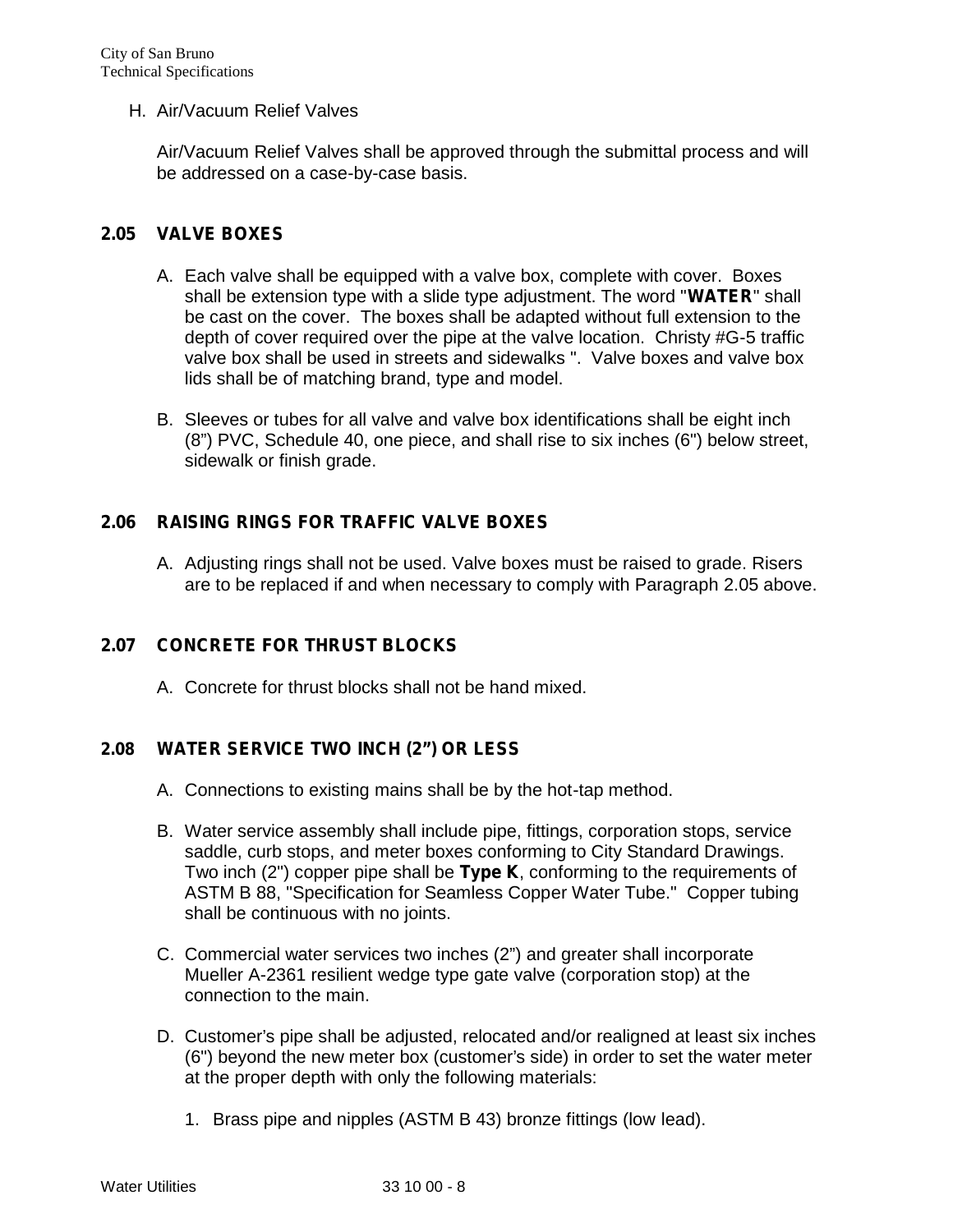- 2. Copper tubing and fittings (ASTM B 88).
- E. Compression fittings for copper pipe and tubing shall have complete full-circle type compression nuts and one-piece companion ring-seal. Setscrew and/or adjusting screw type of compression fitting nuts are not acceptable. Compression fittings shall be Mueller #110 series,
- F. Commercial and multi-story buildings shall incorporate a Reduced Pressure Principle backflow device in the water service design. Additional requirements may be necessary upon review by the Engineer. The backflow device shall be installed immediately after the water meter.

### **2.09 WATER SERVICE THREE INCHES (3") AND LARGER**

- A. Connections to existing mains shall be by the hot-tap method using tapping sleeves. Service piping shall be ductile iron; copper pipe may be used with prior approval of the Engineer. New service pipe and existing mainline pipe shall not be of similar size. A tee must be cut into the line and the work performed during a scheduled shut down. In some cases, additional valves may be required, and installation will be at the cost of the applicant.
- B. Commercial buildings shall incorporate a Reduced Pressure Principle backflow device in the water service design. The backflow device shall be installed immediately after the water meter.

## **2.10 FIRE SERVICE AND BACKFLOW DEVICE**

- A. Fire service shall include fittings, service tap, gate valve(s), and valve box with extension, backflow device and protective cage, if required. Detector meter connection shall be plumbed for three-quarter inch (3/4") size and adapted for a meter purchased through the City. Backflow device shall be epoxy coated in accordance with AWWA C550, "Protective Epoxy Interior Coatings for Valves and Hydrants". Meter trim shall be in copper or brass/bronze and meter set to dimensions for residential services.
- B. Approved backflow devices for City-owned projects only:
	- 1. Febco 825 876v
- C. Commercial and multi-story (multi-family residential) buildings shall incorporate a Reduced Pressure Principle Detector Assembly type backflow device in the fire service design. The backflow device shall be installed immediately after the water meter.
- D. Fire systems are to be designed based on a public water main supply pressure not greater than sixty-five (65) psi, regardless of static pressures found to be greater. In cases where a fire flow is performed and the static pressures are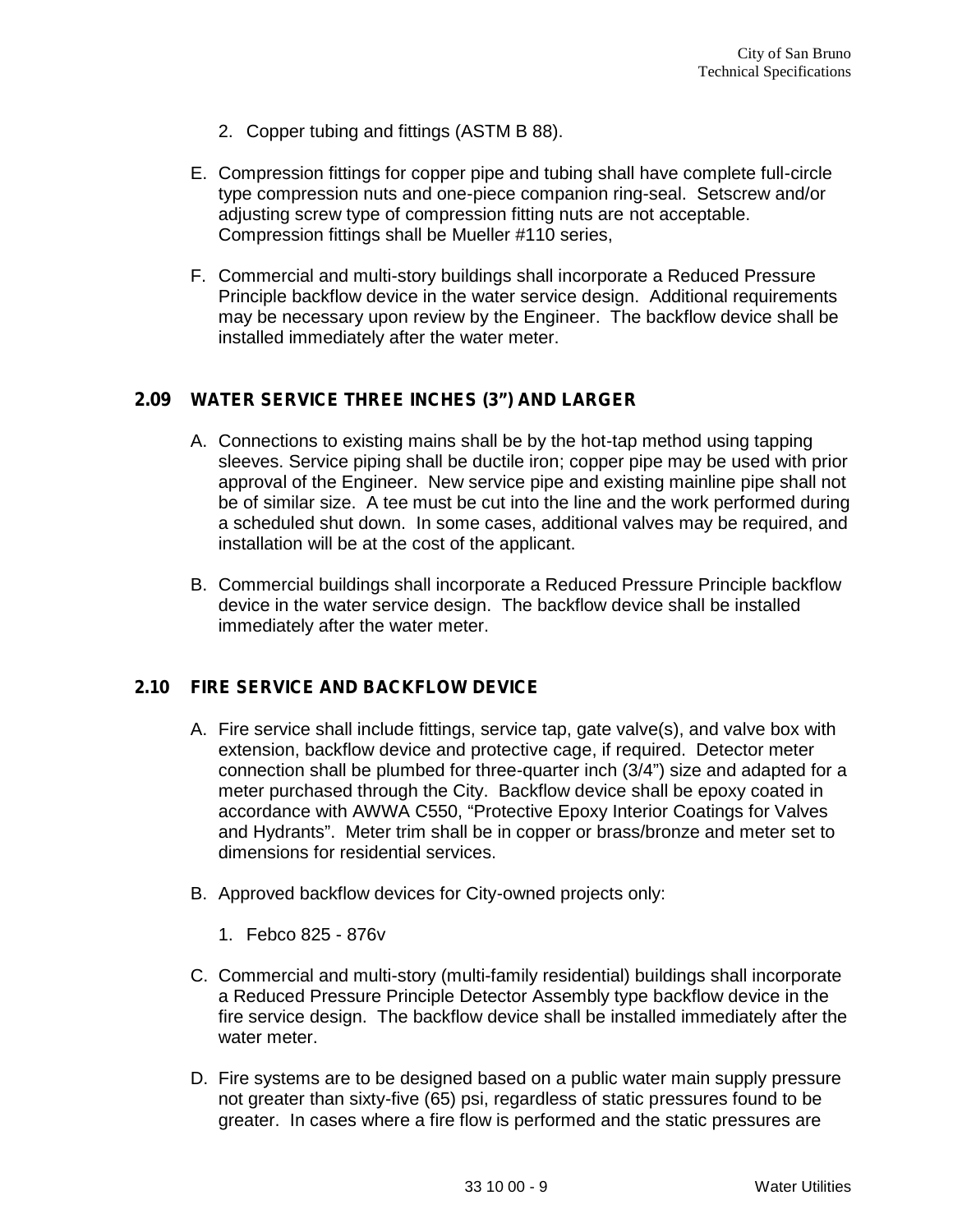found to be lower than sixty-five (65) psi, the lower pressure shall be used in the design of the fire system.

# **2.11 COMBINATION AIR RELEASE/VACUUM VALVES**

- A. Combination air release/vacuum valves with one inch (1") iron pipe thread inlet.
	- 1. Materials: Cast-iron body, epoxy coated, Buna-N set, and stainless steel float.
	- 2. Operating Pressure: Under one-hundred-fifty (150) psig, or as specified on the plans.
	- 3. ValMatic #201C

## **2.12 BOLTED (SLEEVE-TYPE) COUPLINGS**

- A. Couplings shall conform to AWWA C 219, "Bolted, Sleeve-Type Couplings for Plain-end Pipe," and to AWWA C 111, "Rubber-Gasket Joints for Ductile-Iron Pressure Pipe and Fittings".
- B. Couplings shall be made of ductile iron conforming to ASTM A536. Gasket shall be of virgin compounded rubber. Couplings shall have low-alloy steel bolts with hexagonal nuts supplied by manufacturer.
- C. Couplings shall be Tyler/Union Ductile Iron C153 Full Body Mechanical Joint Solid Sleeve or equal and shall incorporate an approved restraint.

## **2.13 TAPPING SLEEVE**

- A. Tapping sleeve shall have a stainless steel body with a flat-faced flanged outlet recessed for a standard tapping valve, conforming to AWWA C 207, "Steel Pipe Flanges for Waterworks Service" - sizes four inch (4") through one hundred forty-four inch (144"), Class D (150-175 psig). Drilling boltholes shall straddle the pipe centerline. For tap sizes, fourteen inch (14") and above, flange shall accommodate the valve requirements.
- B. Sleeve shall have a 3/4" N.P.T. test plug, and a roll-resistant gasket resistant to oil, water and most hydrocarbon fluids.
- C. Sleeve shall be with Type 304 stainless steel bolts and nuts.
- D. Sleeves shall be Smith-Blair #663.

## **2.14 FULL CIRCLE REPAIR CLAMPS**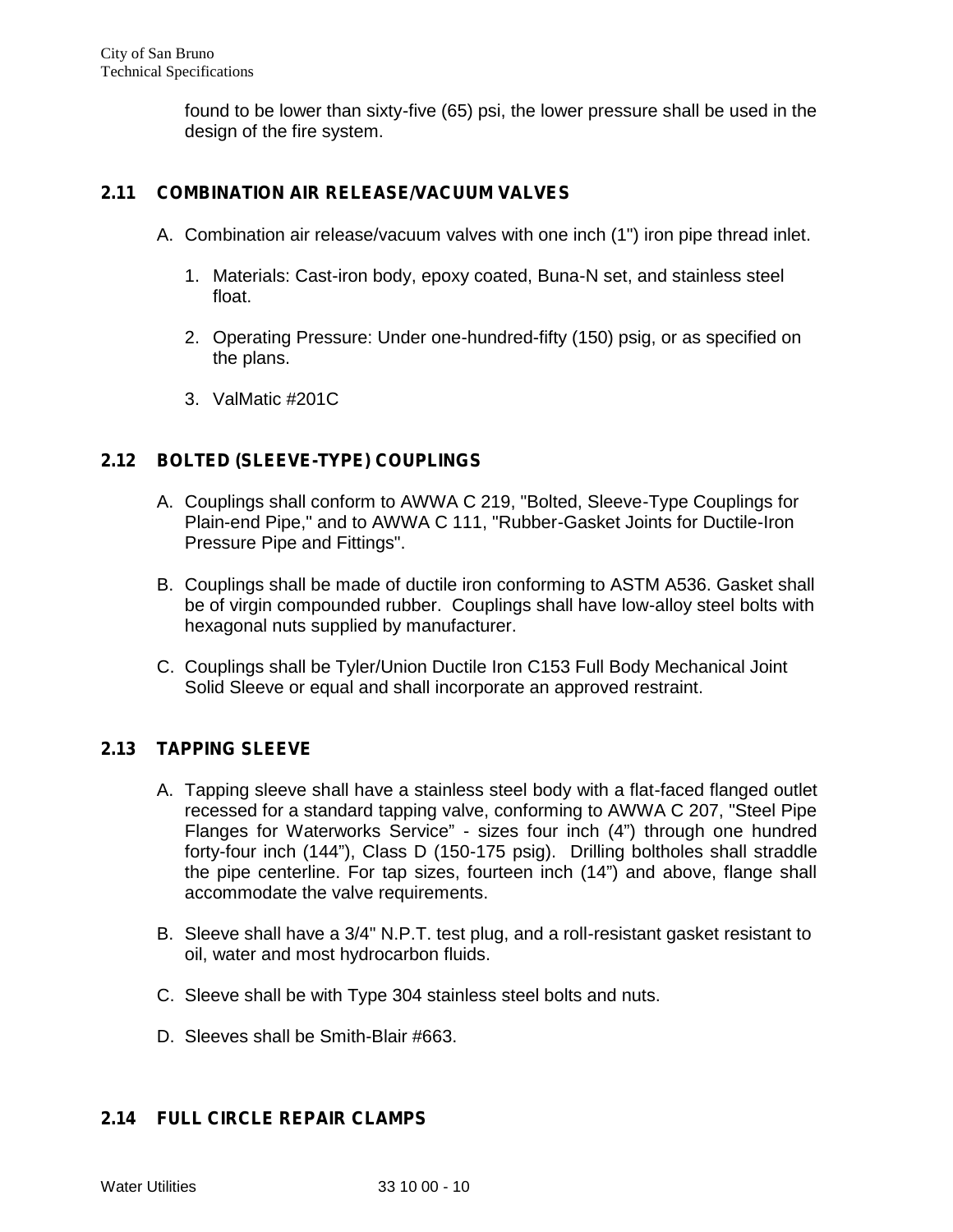- A. Repair clamps for repair and/or abandonment shall be full-circle type and have the following stainless-steel components: band, lugs, bridge-late, and manufacturers' standard high-strength, low-alloy steel nuts and bolts. The inner gasket shall be compounded rubber of all new materials and gridded for greater bonding to the main.
- B. Clamps shall be:

| Manufacturer Model | Minimum Length Size |
|--------------------|---------------------|
| Smith-Blair #226   | 7-1/2" up to 2-1/2" |
| Smith-Blair #227   | 7-1/2" 3" to 12"    |
| Smith-Blair #228   | 10" to $16"$        |

### **2.15 VALVE STEM EXTENSIONS**

Stem extensions shall be steel. Minimum effective length of the three-piece extension shall be eight inches (8").

### **2.16 APPURTENANCES**

Provide all necessary assembly bolts, washers and nuts, thrust blocks, supports, gaskets, flanges, and all other appurtenant items shown on the drawings, specified or required for the proper installation and operation of the piping, and devices included in or on the piping, equipment, and piping accessories.

### **2.17 SADDLES**

- A. Service saddles shall be cast bronze ASTM B 584, 85-5-5-5 with Buna-N gasket. The straps shall be flattened silicon bronze and the nuts shall be silicon bronze. Saddles shall conform to applicable parts of AWWA C 800, "Underground Service Line Valves and Fittings," and for a working pressure of 200 psig.
- B. Saddles shall be double-strapped (continuous U-bolt style) with FIPT (female iron pipe thread) outlet:

Smith-Blair #323 (3" to 16") Ford #202B (4" to 16") Mueller BR2B Series (4" to 12")

## **2.18 FLANGED COUPLING ADAPTOR**

A. Underground installations: Adaptor shall be ductile iron with flange and mechanical joint ends.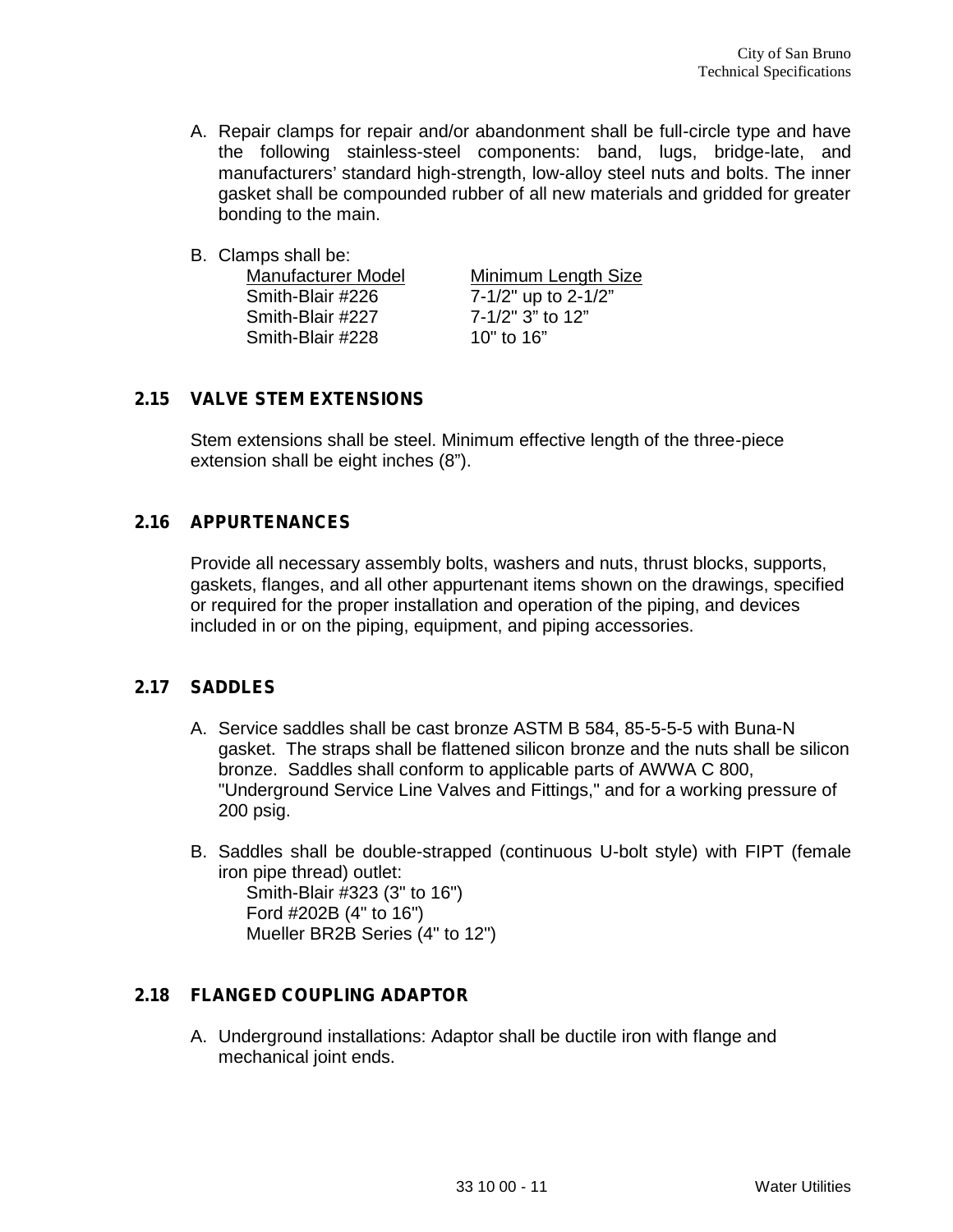B. Above ground installations: Body and follower shall be of ASTM A 536 ductile iron with standard compounded rubber gasket, grade 30, and O-ring, grade 60. Adaptor shall have manufacturers' standard steel bolts and nuts: Smith-Blair #912 (3" to 12") Smith-Blair #913 (14" to 16") Smith-Blair #916 (3" to 16") asbestos cement pipe

EBAA Mega-Flange

# **2.19 ITEMS FURNISHED BY THE CITY**

The following items will be furnished to the Contractor upon payment of the applicable fees to the City:

- A. Water meters all sizes
- B. Detector check water meters three-quarter inch  $(34^{\circ})$ .

## **2.20 METER BOXES AND VAULTS**

- A. Fiberlite/composite boxes shall not be used.
- B. Meter boxes for water meters and specialty valves shall be approved in advance by the Engineer and shall be furnished by the Contractor.
- C. Vaults for large meters or specialty valves furnished by the Contractor shall be approved in advance by the Engineer.

## **2.21 BACKFLOW PREVENTION DEVICES**

The installation, testing, and maintenance of all Cross Connection Control and Backflow Prevention Devices shall be in compliance with San Mateo County Ordinance Code, Title 4 Sanitation Health, Chapter 4.72 Backflow Prevention.

### **2.22 SPECIALTY ITEMS**

Specialty items such as, but not limited to, blow-offs, pressure reducing valves, pressure relief valves, altitude valves, and automatically operated valves shall be approved in advance through the submittal process by the Engineer.

### **PART 3 – EXECUTION**

### **3.01 TRENCH EXCAVATION AND BACKFILL**

Trench excavation and backfill shall be in accordance with City Technical Specifications **Section 31 23 33 "Trench Excavation and Backfill"** and City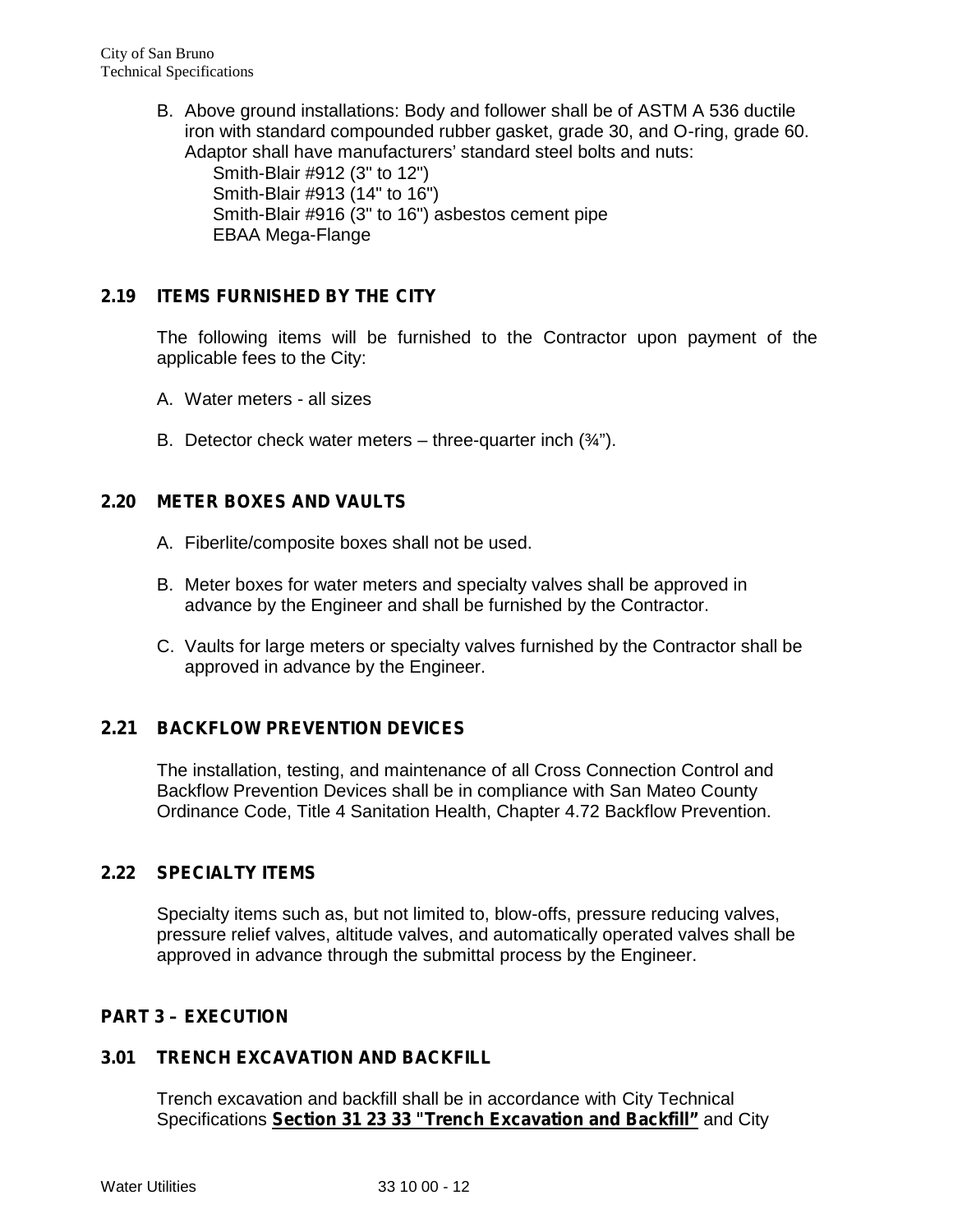Standard Drawing **ST-06B "Trench Construction for Water Mains",** or as noted on the contract documents and plans.

### **3.02 SEPARATION OF WATER MAINS AND SEWER MAINS**

Criteria for separation of water mains and sewer mains, and other non-potable pipelines shall be in accordance with **City Technical Specifications Section 33 10 50 "Criteria for Separation of Water Mains and Non-Potable Pipelines".**

### **3.03 PIPE LAYING**

- A. Pipe delivery, handling and laying shall be in accordance with AWWA C 600, "Installation of Ductile-Iron Water Mains and Their Appurtenances."
- B. The interior of the pipe shall be thoroughly cleaned of all foreign matter before being lowered into the trench and shall be kept clean during laying operations by plugging or by other approved methods. The full length of each section of pipe shall rest solidly upon the pipe bed with recesses excavated to accommodate the joints. Any pipe that has the grade or joint disturbed after laying shall be taken up and replaced. Before installation, the pipe shall be inspected for defects. Any defective pipe shall be set aside and marked.
- C. Except where necessary in making connections with other lines, or as authorized by the Engineer, pipe shall be laid with the bells facing the direction of laying.
- D. Poured-in-place concrete thrust block shall be provided at all fittings wherein a change of direction occurs, where a pipe dead ends, and at other places shown on the plans. The thrust blocks shall be poured between the fittings and firm undisturbed soil in the trench wall and shall be as shown on the applicable City Standard Drawings or as approved by the Engineer. Concrete shall be placed in a manner which will not prevent bolts and nuts from being removed or replaced.
- E. Polyethylene encasement shall be in accordance with Method A of AWWA C 105, "Polyethylene Encasement for Ductile-Iron Piping for Water and Other Liquids".
- F. New and existing fire hydrants not in service shall be wrapped or sacked with burlap to indicate their non-availability for service. Upon being placed in service, hydrants are to be flushed per NFPA 24.

### **3.04 WATER MAIN TAPPING**

A. A certified Distribution System Operator must be present for all hydrostatic testing, chlorination, flushing, bacteria testing and connections to the existing system per California Department of Health Services, Operator Certification Regulations, Section 63770. The Engineer must receive the request for the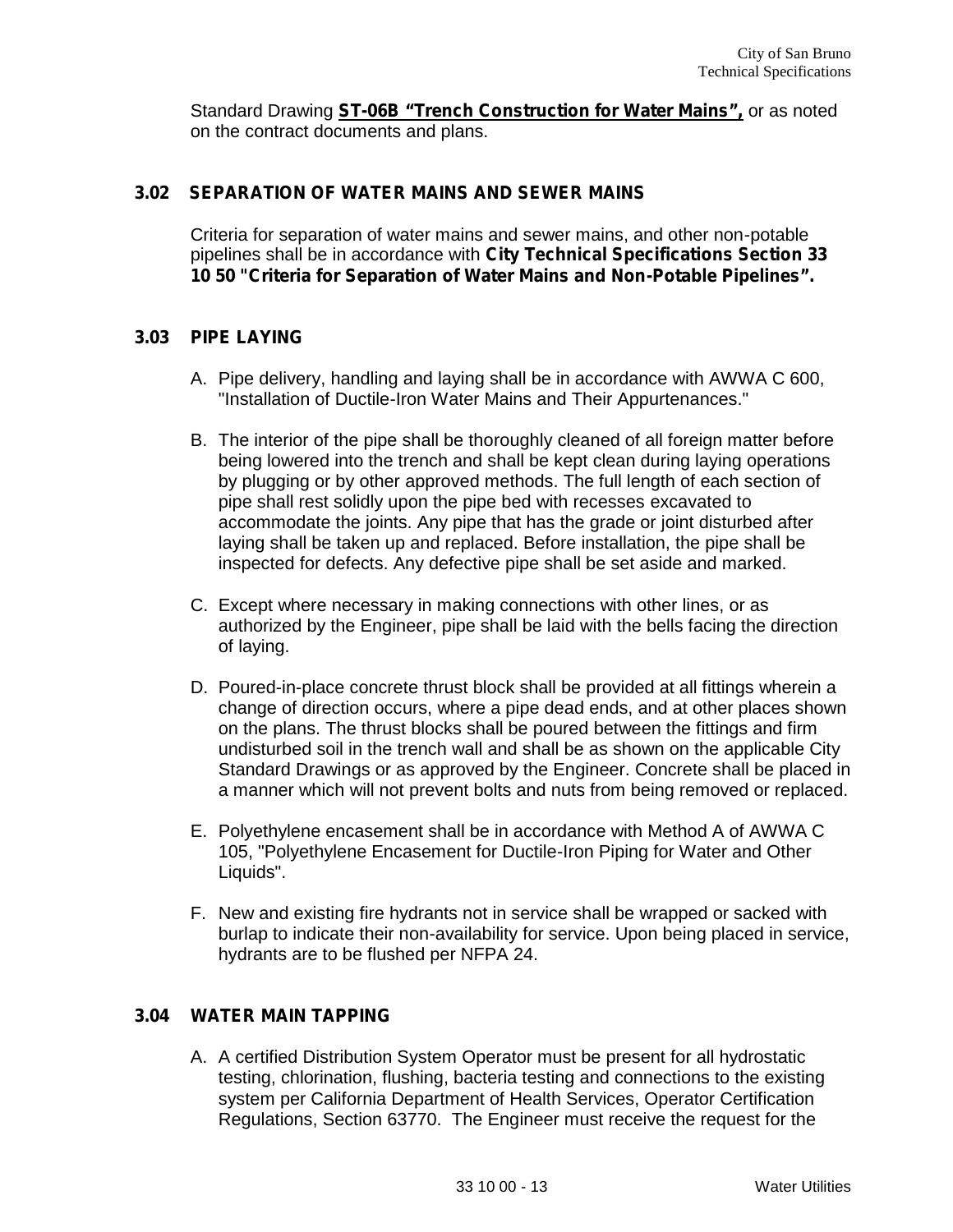certified Operators to be present for these operations in writing no less than six (6) working days prior to the anticipated date of work.

- B. A water main shall be tapped using a full diameter pressure tap connector and only by persons having experience and skill in that type of work, and approved by the Engineer. Tapping shall be done only in the presence of City's Water Division Staff.
- C. The tapping tool to be used shall be one specifically designed for hot tapping potable water mains. Acceptable brands of tapping machines are Mueller, Romac and Reed. Improvised tapping machines shall not be allowed for use to tap potable water mains.
- D. The minimum distance between the tap and the pipe bell coupling shall be eighteen inches (18"); and between services shall be twenty-four inches (24").
- E. The minimum distance between a tap and adjacent taps shall be twenty-four inches (24").
- F. Service taps on ductile-iron mains encased in polyethylene may be accomplished by making an X-shaped cut in the polyethylene and temporarily folding back the film or by tapping directly through the polyethylene. After the tap has been completed, cuts in the polyethylene and any other areas of damage to the film shall be repaired with tape as described in AWWA C 105, "Polyethylene Encasement for Ductile-Iron Piping for Water and Other Liquids." Service lines of dissimilar metals also shall be wrapped with polyethylene or a suitable dielectric tape for a minimum clear distance of three feet (3') away from the ductile-iron main.
- G. All tools and materials used to perform the tapping operation shall be disinfected by a twelve and one-half percent (12.5%) solution of sodium hypochlorite approved for use in potable water supply systems.

## **3.05 WATER SERVICE**

- A. There shall be a minimum one service per lot, and each unit on the lot shall have a separate water meter. The service shall be sized to accommodate domestic and fire flows. No service shall be located in a driveway.
- B. Location of all water service laterals shall be permanently marked by imprinting or chiseling the letter "W" four inches (4") in height on top of the curb above the lateral.
- C. Water meters shall be located in landscaped areas.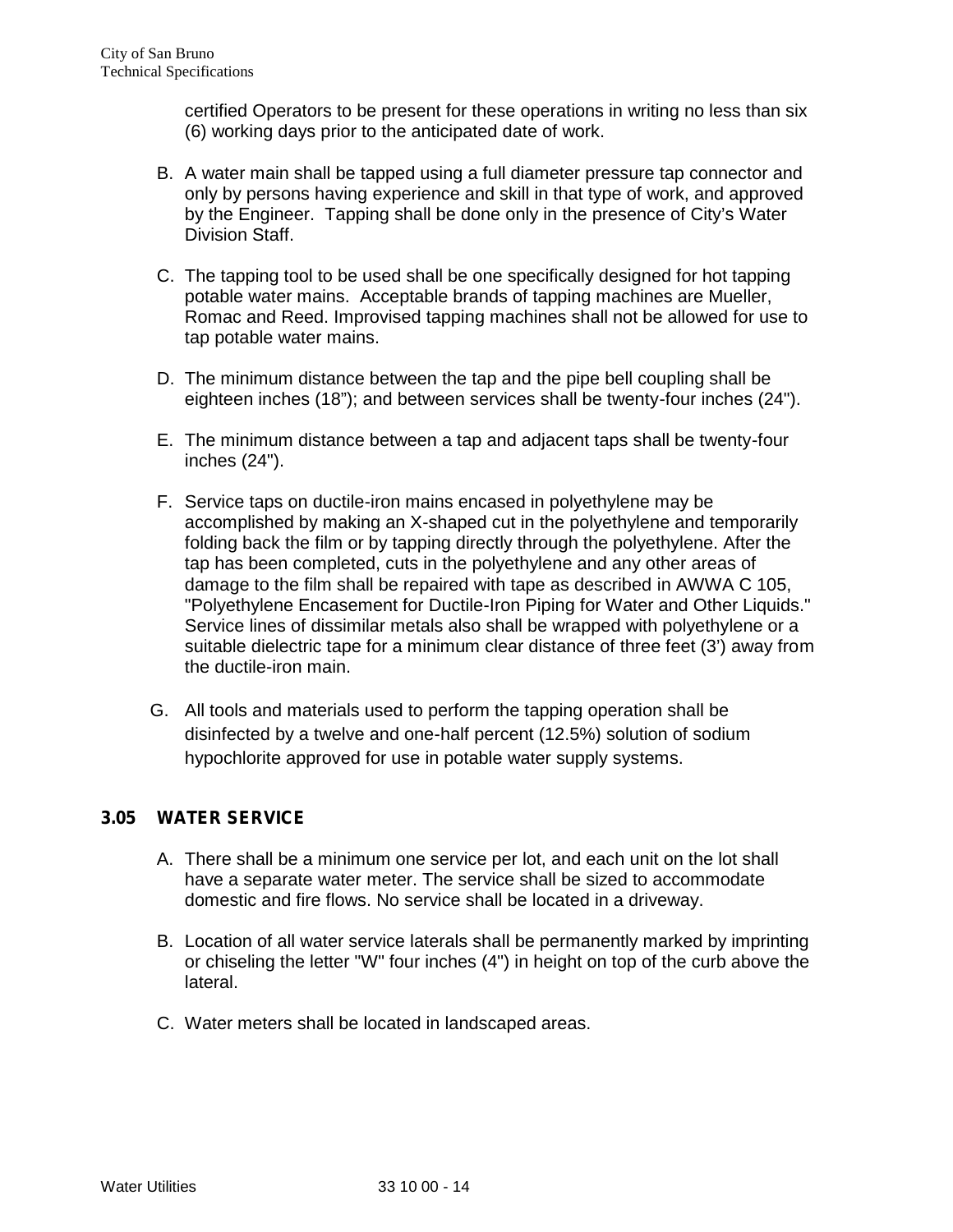### **3.06 SERVICE REPLACEMENT**

Contractor shall install new water services parallel to the existing ones that are to be replaced. Following the inspection, testing of the pipe, flushing, disinfection etc., as described in the specifications, the Contractor shall connect the new mains to the existing ones shown on the plans. After that, the old services may be disconnected and the new copper service laterals shall be connected to the meters and the meter boxes.

The service on the property side of the meter may need to be adjusted, if necessary, with the use of approved materials. New meters will be provided by the City, and meter boxes will be provided by the Contractor. After all services in a street have been transferred to the new system, the old pipe shall be disconnected by closing the respective valves. The old pipe shall then be cut and abandoned. The Contractor shall set the new boxes in the location of the existing boxes and connect the new meter in place of the old meter. As part of this work, the Contractor shall be responsible for the proper setting and installation of both Contractor furnished meter and meter box; and the Contractor shall install the connection from the "touch read" meter to the box cover.

# **3.07 COMBINATION AIR RELEASE VALVES**

Installation shall conform to **Standard Detail Drawing W-10 "Air Relief Valve".**

## **3.08 HYDROSTATIC TESTING**

### A. General

- 1. A certified Distribution System Operator must be present for all hydrostatic testing, chlorination, flushing, bacteria testing and connections to the existing system per California Department of Health Services, Operator Certification Regulations, Section 63770. The Engineer must receive the request for the certified Operators to be present for these operations in writing no less than six (6) working days prior to the anticipated date of work.
- 2. The Contractor shall give a minimum of six (6) working days written notice to both the Engineer and the City Water Division to schedule filling and testing of the pipeline.
- 3. Testing shall be in accordance with AWWA C600. Selected requirements of AWWA C600 are repeated below:
	- a. Test pressure shall not exceed pipe or thrust-restraint design pressures.
	- b. The hydrostatic test shall be of at least a 2-hour duration.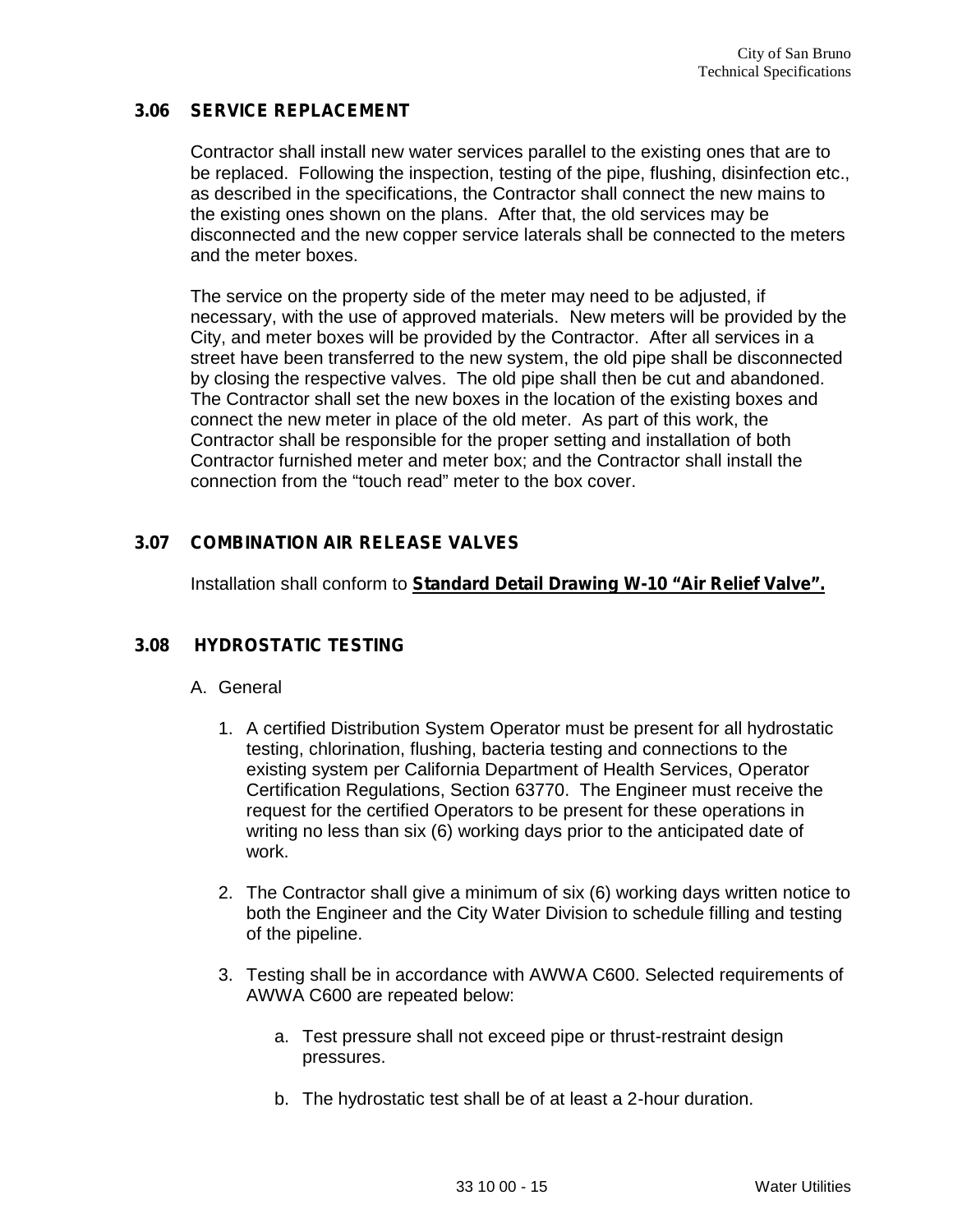- c. Test pressure shall not vary by more than  $+/-$  5 psi for the duration of the test.
- d. No piping shall be accepted if the leakage is greater than that determined by the following formula:
	- L =  $(S \times D \times P^{1/2})/133,200$
	- L = Allowable leakage, gallons per hour.
	- $\int$  S = Length of pipe tested, feet.
	- $\bigcup$  D = Nominal diameter of pipe, inches.
	- $\Box$  P = Average test pressure during the leakage test, psig.
- 4. Valves shall not be operated in either direction at a differential pressure exceeding the rated valve working pressure. Use of a test pressure greater than the rated valve pressure can result in trapped test pressure between the gates of a double-disc gate valve.
- 5. The test pressure shall not exceed the rated pressure of the valves when the pressure boundary of the test section includes closed, resilient-seated gate valves or butterfly valves.
- B. Before Testing
	- 1. The interior of the pipeline shall be thoroughly cleaned, and the trench backfill, except permanent pavement, shall be completed.
	- 2. The concrete thrust or reaction blocks shall be cured for at least seven (7) calendar days.
- C. Test Equipment Set-Up
	- 1. Contractor shall furnish hoses, pumps, pressure gauges, leakage measuring device, connections, relief valves, other necessary apparatus, and personnel required for making the tests.
	- 2. The pressure gauge shall register pressure in pounds per square inch gauge (psig). The range of the gauge shall be from zero to three hundred pounds per square inch gauge (0-300 psig). The gauge face shall have a five (5) psig increment inscribed. The gauge shall have been calibrated within forty-five (45) calendar days of the hydrostatic test and the calibration tag shall be affixed to the gauge.
		- 3. The gauge assembly shall be equipped with three-quarter inch (3/4") IPT nipple and isolation valve to allow the Engineer to install a second gauge.
		- 4. The City may test pressure gauges for accuracy.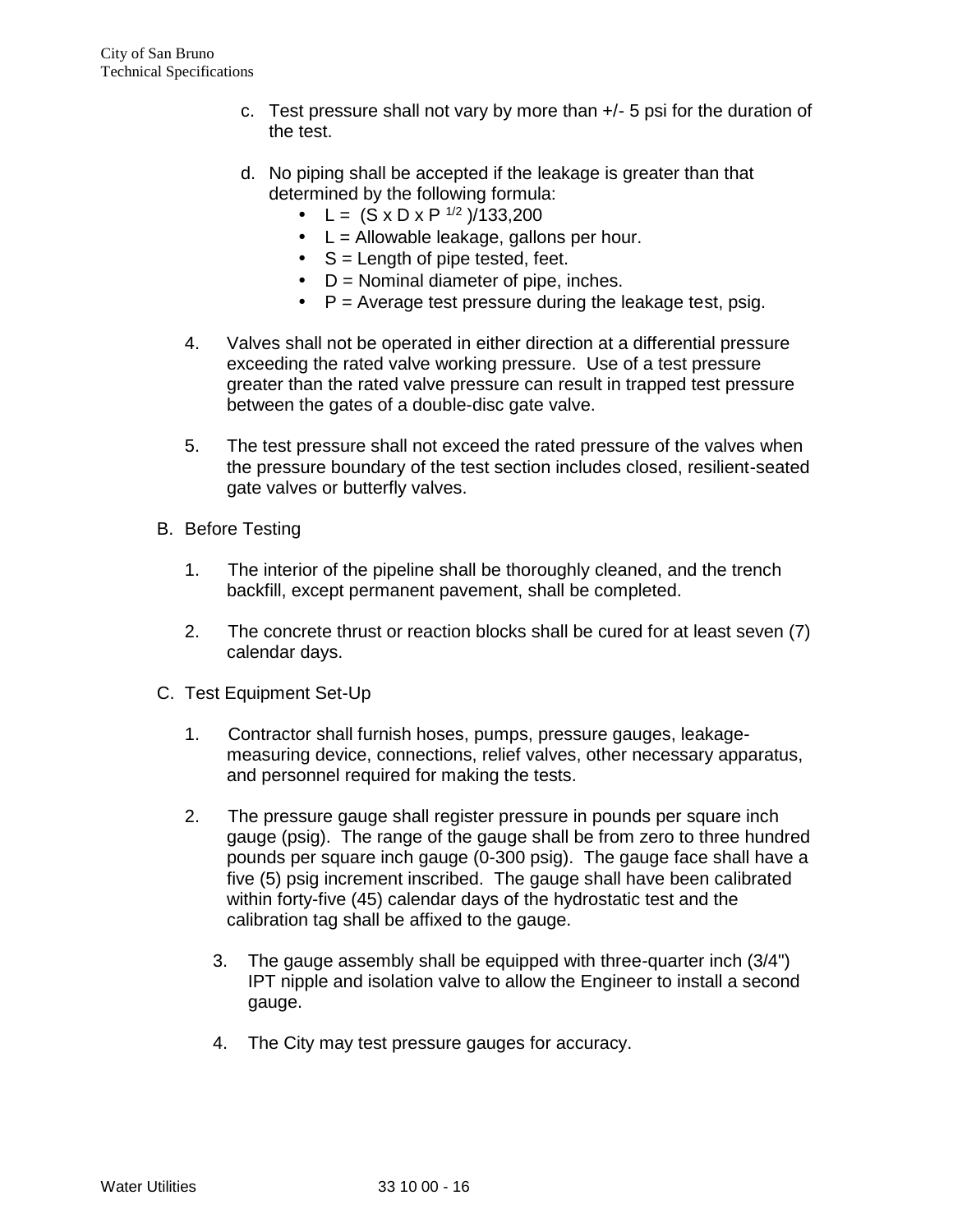- D. Pressurization.
	- 1. After the pipe has been laid, all newly laid pipe or any valved section thereof shall be subjected to a hydrostatic pressure of at least 1.5 times the working pressure with a minimum of 200 psig at the point of testing.
	- 2. Test pressure shall not be less than 1.25 times the working pressure at the highest point along the test section.
	- 3. Each valve section of pipe shall be slowly filled with water.
	- 4. Before applying the specified test pressure, air shall be expelled completely from the section of pipe under test. If permanent air vents are not located at all high points, corporation cocks shall be installed at such points so that the air can be expelled as the line is filled with water. After all the air has been expelled, the corporation cocks shall be closed and the test pressure applied.
	- 5. Allow water to stand in the pipe for 24 hours before test pressure is applied.
	- .6. During this period, valves and exposed connections shall be examined for leaks, and all visible leakage shall be repaired.
- E. Hydrostatic Pressure and Leakage Test
	- 1. The specified test pressure (based on the elevation of the lowest point of the line or section under test and corrected to the elevation of the test gauge) shall be applied by means of a pump connected to the pipe.
	- 2. Maintain the test pressure, +/- 5 psi, for a minimum of two (2) hours.
	- 3. All exposed pipe, fittings, valves, hydrants, and joints shall be examined carefully during the test.
	- 4. Measured leakage shall be defined as the quantity of water that must be supplied into the newly laid pipe or any valved section thereof to maintain pressure within +/- 5 psi of the specified test pressure during the test duration. Leakage shall not be measured by a drop in pressure in a test section over a period of time.
	- 5. For successful completion of the test, the measured leakage shall not exceed one-quarter (1/4) gallon per inch of diameter per one thousand feet (1,000') within a period of two (2) hours.
	- 6. An inspection for leaks along the pipeline shall be made by the Contractor while pipe is under pressure. Any leaks found shall be recorded by the Contractor and the record provided to the City.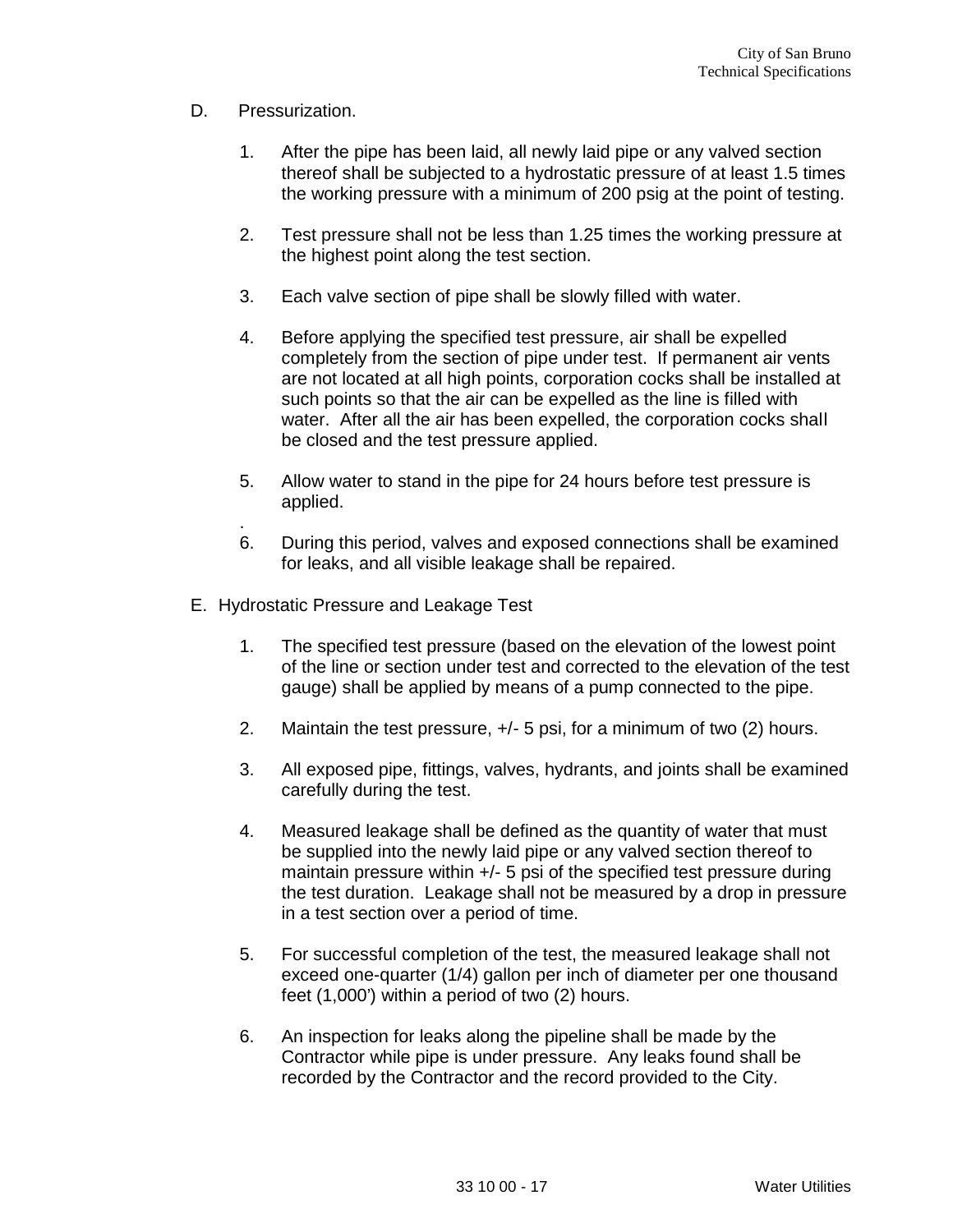- F. Repairs and Retests
	- 1. Repair all known leaks and retest the pipe until the hydrostatic pressure and leakage test is successfully completed.
	- 2. Any damage to the protective lining and coating of the pipe and to the jointing material after the testing shall be repaired.
	- 3. Repairs shall be made subject to the approval of the Engineer.
	- 4. Excavate where required to locate and repair leaks or other defects that develop under the test.
		- a. Remove backfill and paving already placed.
		- b. After repairs, backfill and pave in same manner as initial work.

### **3.09 FLUSHING AND CHLORINATING**

- A. A certified Distribution System Operator must be present for all hydrostatic testing, chlorination, flushing, bacteria testing and connections to the existing system per California Department of Health Services, Operator Certification Regulations, Section 63770. The Engineer must receive the request for the for these operations in writing no less than six (6) working days prior to the anticipated date of work.
- A. Flushing and chlorinating shall be conducted only after the successful completion of the hydrostatic pressure and leakage test. Flushing from the City's water system shall only be performed by using an approved Reduced Pressure (RP) type backflow device with current certification. Water shall be discharged to a sanitary sewer or an approved de-chlorination process.
- B. Contractor shall:
	- 1. Provide a minimum of six (6) working days written notice to both the Engineer and the City Water Division to schedule flushing and chlorinating operations. Schedule shall allow delivery of samples to the approved laboratory before 2:00 p.m., Monday through Friday, the same day samples are taken. All procedures shall conform to applicable requirements of NFPA 24.
	- 2. Make necessary piping connections.
		- a. Install temporary blow-offs at locations designated by the Engineer.
		- b. Temporary blow-offs shall permit adequate flushing of the main. The minimum size of blow-offs and minimum number of outlets shall be: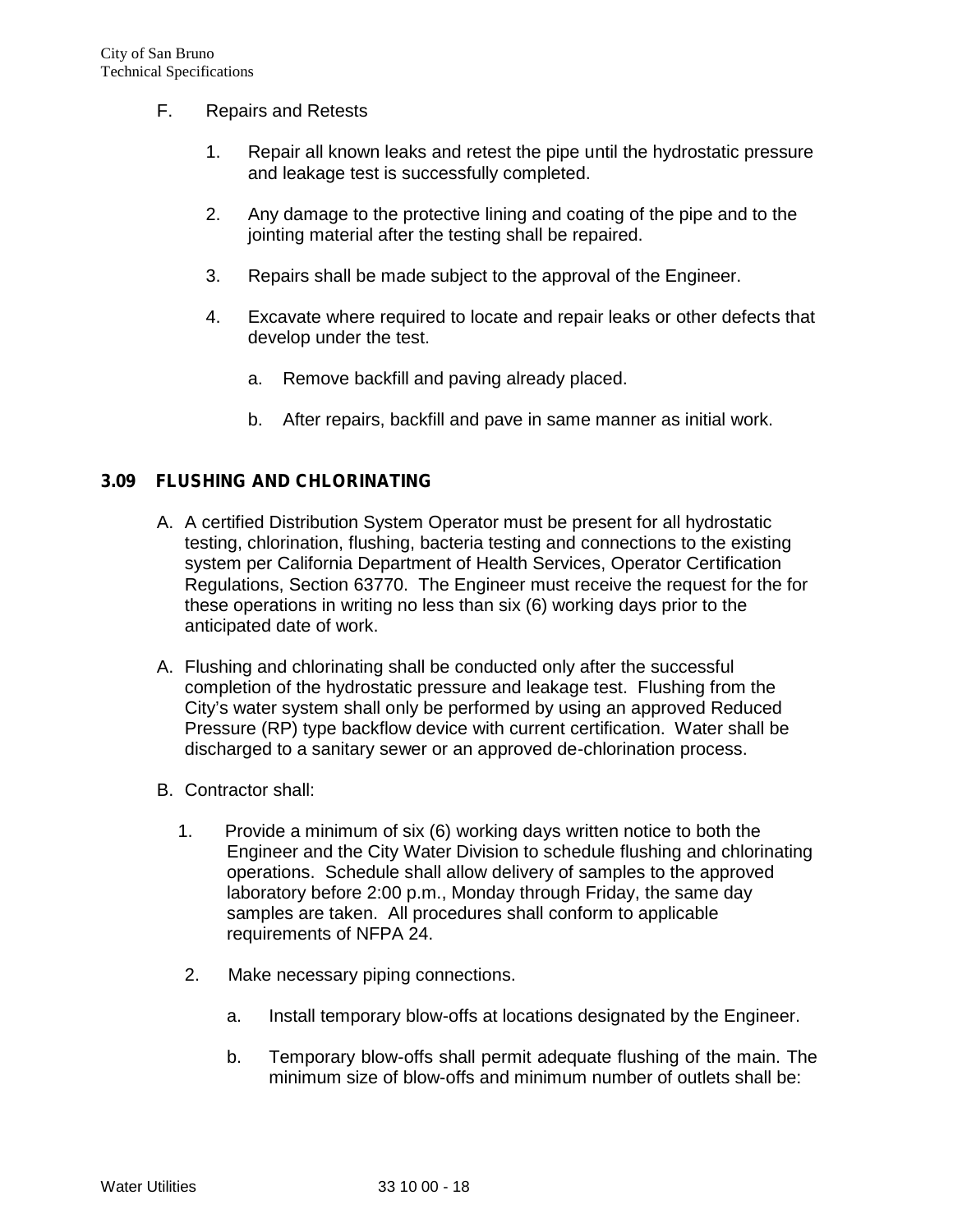| <b>Main Diameter</b><br>(inches) | <b>Blow-Off Diameter</b><br>(inches) | <b>Outlets Required</b> |
|----------------------------------|--------------------------------------|-------------------------|
| 2"                               | 2"                                   |                         |
| 4"                               | 2"                                   |                         |
| 6"                               | 2"                                   |                         |
| 8"                               | 4"                                   | 2                       |
| 12'                              | 4"                                   | 3                       |
| 16"                              | 6"                                   |                         |
| 20"                              | 6"                                   | 8                       |

Use two and one-half inch (2-1/2") fire hose and dissipater on each outlet. Chlorine must be removed before water enters storm system.

- c. All sample taps shall be copper to FIP smooth bore.
- d. Remove temporary flushing assemblies when test results are satisfactory to the Engineer.
- 3. Flush and chlorinate the pipeline in accordance with AWWA C 651, "Disinfecting Water Mains." Only personnel certified to perform that operation shall perform chlorination.
	- a. Use Sodium Hypochlorite per Section 4.1.2 of AWWA C 651. Available chlorine shall be twelve and one-half percent (12-1/2%) to thirteen percent (13%) by volume. Chlorine tablets shall not be used. Chlorine shall be of the type approved for the purpose of disinfection of potable water supply systems. Chlorine for use in swimming pools shall not be allowed.
	- b. Use Continuous Feed Method of Section 4.4 of AWWA C 651, except the maximum allowable volume of water available for the preliminary flushing shall not exceed twice the volume of pipe to be flushed. Chlorine shall be fed through an approved flow regulated chlorine injection machine. The pipe shall be chlorinated to 25 mg/L. After a twenty-four (24) hour holding period, there shall be a free chlorine residual of no less than 10 mg/L. The contractor shall, at the request of the City's Project Inspector, provide calculations showing the amount of chlorine introduced.
	- c. Document flushing and chlorination in a manner acceptable to the Engineer. Chlorine must be removed before water enters the storm system.
	- 4. Connect to water source, convey to piping, and dispose of water during flushing without flooding, inundating or damaging any property, or harming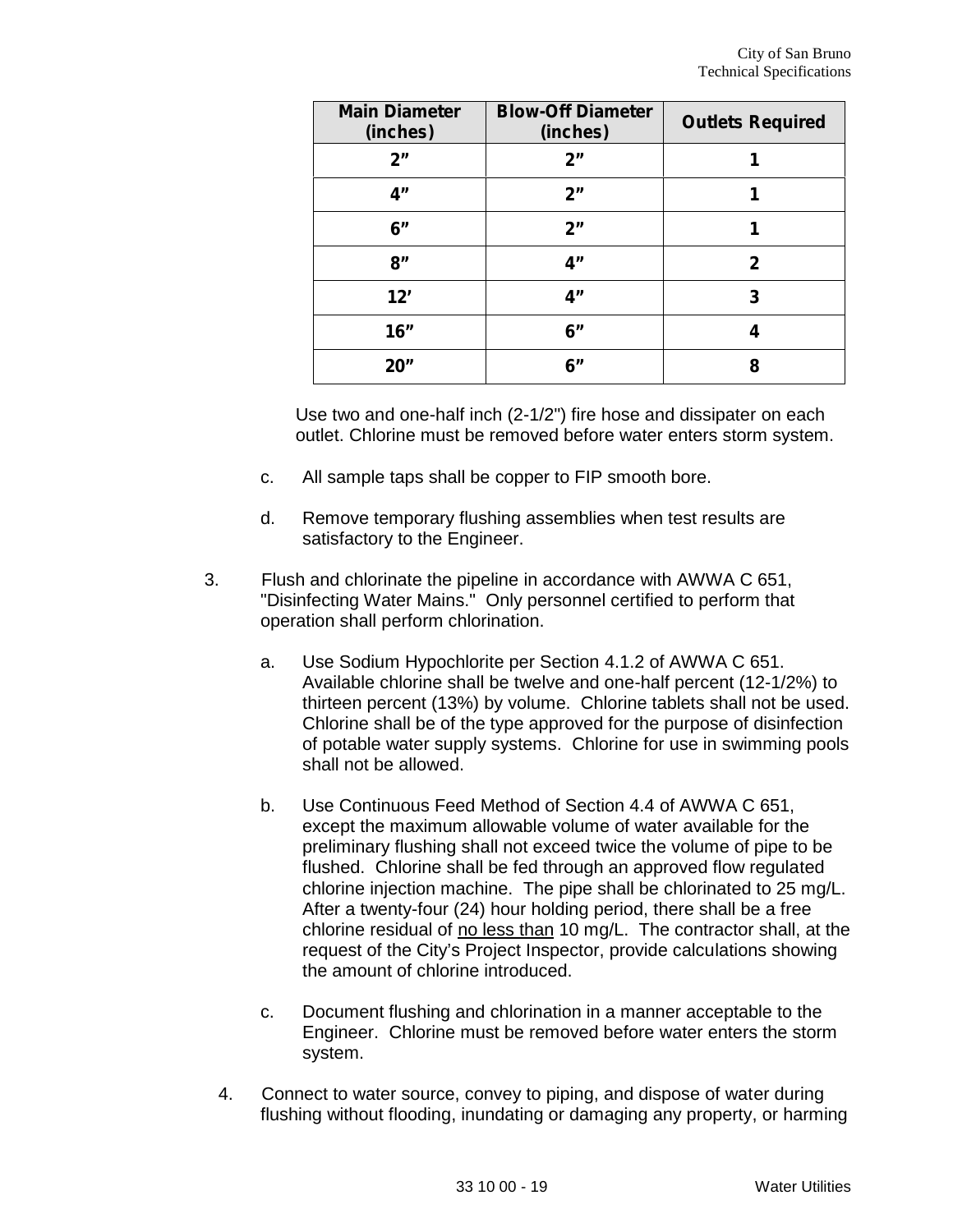the environment with the chlorinated water. Discharge shall be made by a hose into a sanitary sewer.

- a. Provide personnel at the job site at all times during flushing, chlorinating, and sampling.
- b. Operate valves, under City direction, and provide other necessary assistance to the City.
- C. Upon completion of disinfection, the flushed section of main shall remain isolated from the existing water system and allowed to sit undisturbed for a minimum of twenty-four (24) hours prior to sampling for bacteriological contamination.
- D. Water samples shall be taken by a State-certified laboratory for bacterial examination. Such samples shall be taken, examined, and reported on by a recognized laboratory accustomed to this work. Examination shall be conducted according to the latest edition of "Standard Methods for the Examination of Water and Wastewater", American Public Health Association. Test results shall conform to the latest edition of U.S. Public Health Service Drinking Water Standards, and so attested by the examining laboratory prior to acceptance of the water line. Costs for the above tests shall be included in the contract bid prices.
- E. The above tests shall apply to each unit or branch of the water main and all of its services up to the curb stops.
- F. The bacteriologically treated unit or batch may be put into service only after written City approval of test results.
- G. Neutralized disinfection water shall be disposed in the City's sanitary sewer system, provided forty-eight (48) hours prior written notice has been given to the Engineer. As required, the Contractor shall provide pumping facilities for this disposal.

## **3.10 CONSTRUCTION PROCEDURE, CONNECTIONS AND WATER SYSTEM SHUTDOWNS**

- A. A certified Distribution System Operator must be present for all hydrostatic testing, chlorination, flushing, bacteria testing and connections to the existing system per California Department of Health Services, Operator Certification Regulations, Section 63770. The Engineer must receive the request for the for these operations in writing no less than six (6) working days prior to the anticipated date of work.
- B. Construction involves expansion and/or modification of the existing water system with the minimum possible service interruption during construction.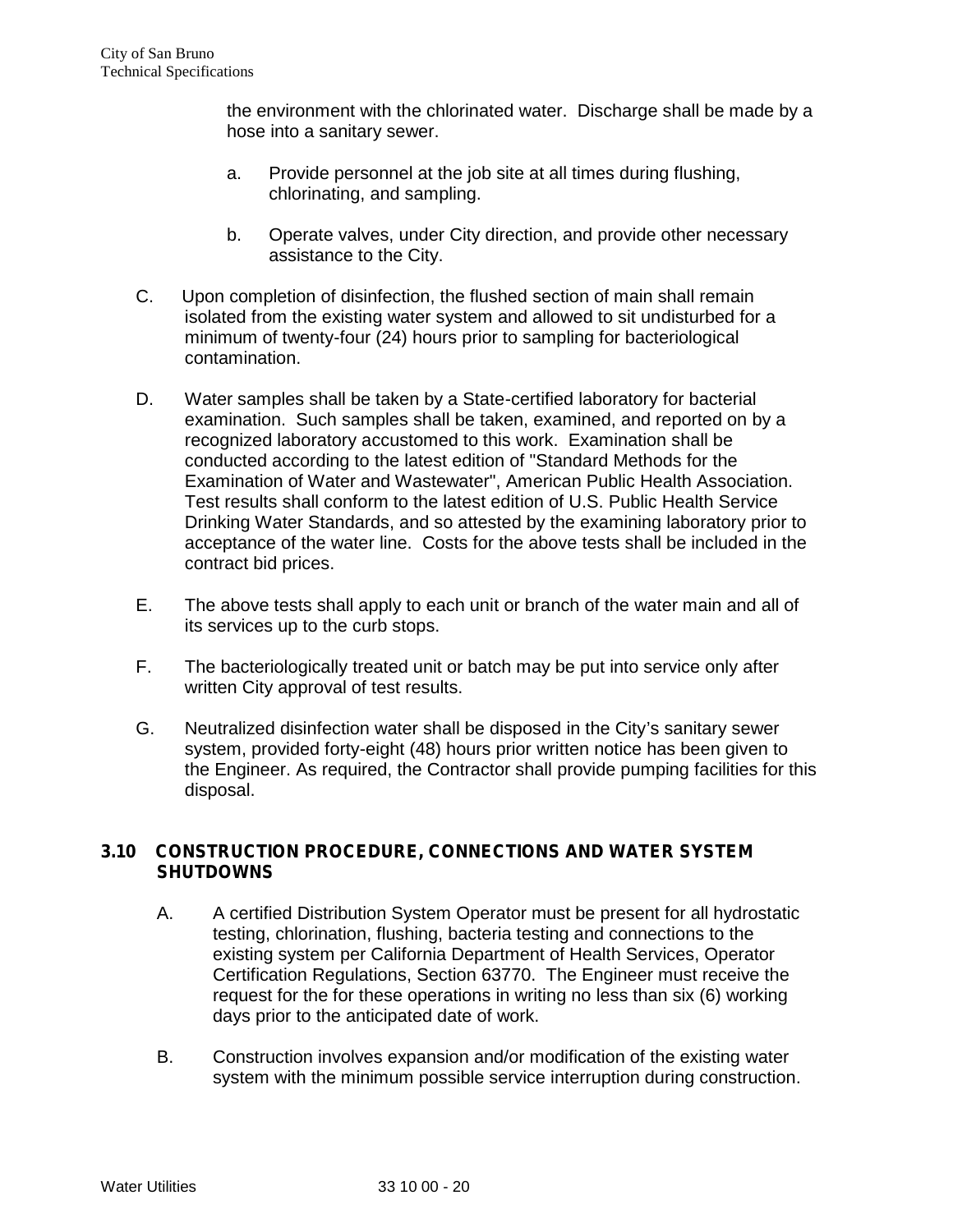- C. Connections and utility changes must be programmed to provide the least possible interruption of service. Prior to any shutdown, all labor, materials, fittings, supports, equipment and tools needed for the scheduled work as well as emergency work shall be on the site.
- D. The Contractor shall not cause any contamination of the existing water system.
- E. Following testing and disinfection, the pipeline shall be connected to existing mains as indicated on the drawing. Each connection shall be made at a time and in a manner that will result in the least interruption of service.
- F. The Contractor shall not operate any valve controlling the flow of water in the City's existing system.
- G. All connections involving shutdown of City's existing facilities shall be done in the presence of the Engineer and the Certified Distribution System Operator. The Contractor shall complete the connection work without interruption.
- H. Planned Shutdowns
	- 1. Shutdowns are subject to the following scheduling constraints:
		- a. Shutdowns shall not be performed on a Monday, Friday nor on the first workday following a City holiday. (It is preferred that shutdowns also not be performed on the day preceding a City holiday, if possible.)
		- b. Under special circumstances, and only upon approval by the City, shutdowns may be scheduled on a weekend or during non working hours.
		- c. No more than two shutdowns will be performed in any two consecutive workdays.
		- d. All shutdowns shall be scheduled to be performed between the hours of 9:00 a.m. and 3:00 p.m., inclusive, unless prior approval for deviation from these hours has been granted by the Engineer. Shutdowns are scheduled for four (4) hour durations. Additional time may be granted on a case by case basis.
		- e. Prior to the start of any construction, Contractor shall submit a schedule of all planned shutdowns required for completion of project and shall indicate anticipated date, work to be performed, and estimated duration of work. In any case, the Water Division will receive a minimum of 48 hours prior notice before a shut down.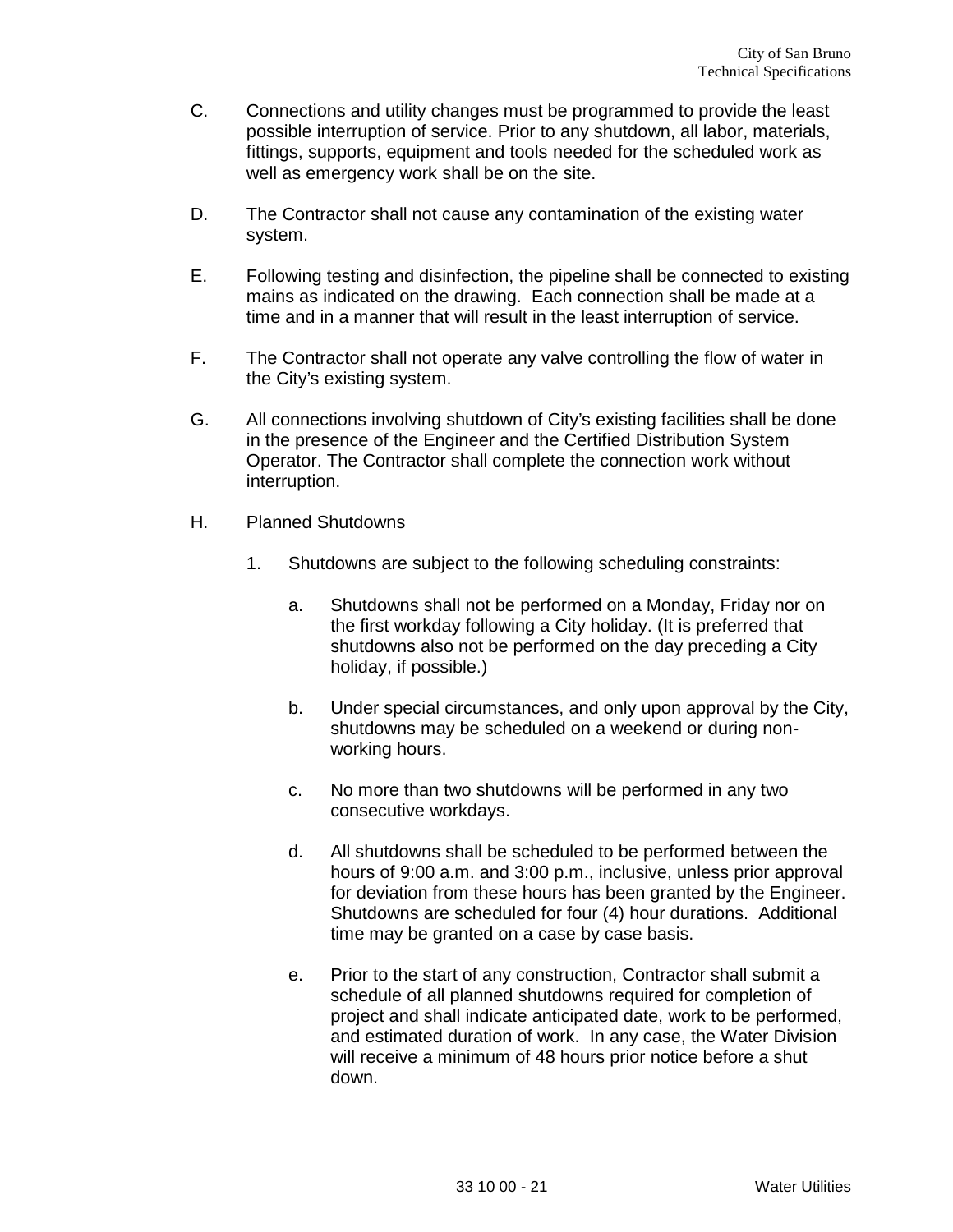- 2. The Engineer must receive the water shutdown request in writing from the Contractor at least six (6) working days prior to the anticipated date of the water shutdown.
- 3. The City will review the request to ensure that the Contractor will have all materials available, and that the request complies with all provisions of the City's procedures, including the submission of required information and scheduling requirements.
- 4. Upon completion of the City's review of the shutdown request, the Contractor will prepare the required number of door hanger notices supplied by the City and distribute the notices. Completed door hangers must be posted forty-eight (48) hours prior to scheduled shutdown in order to proceed.
- 5. All excavations required to make the connection must be completed and approved at least twelve (12) hours prior to the scheduled shutdown. The City will not perform the actual shutdown until the Contractor is on-site and ready to work. If the Contractor is not on-site and ready to proceed within sixty (60) minutes of the scheduled start, the shutdown will be canceled. The Contractor will be billed for the City's work on a time and materials basis.
- 6. If the shutdown is canceled or cannot be performed, the Contractor will notify the Engineer at least twenty-four (24) hours in advance of the requested shutdown date. If the new date of shutdown is known and the area remains the same, notice of the new date can be given at this time followed by written confirmation by Contractor. Re-notification to the public must be performed by the Contractor per Paragraph 4 above.
- 7. Upon completion and approval of the work, the Contractor shall notify the Engineer to reactivate the water system.

# **3.11 VALVE BOXES**

- A. Valve boxes in the street shall be set in a poured concrete collar, at least nine inches (9") wide by six inches (6") deep. The top of the concrete shall be covered by one and one-half inches (1-1/2") of asphalt concrete.
- B. Extension tubes are to be centered over the operating nut and brought to 6 inches (6") of final grade.
- C. Set boxes to grade within five (5) working days after paving of streets. Boxes are to be set flush with the road surface.
- D. Valve stem extensions shall be assembled and installed as per manufacturer's recommendation.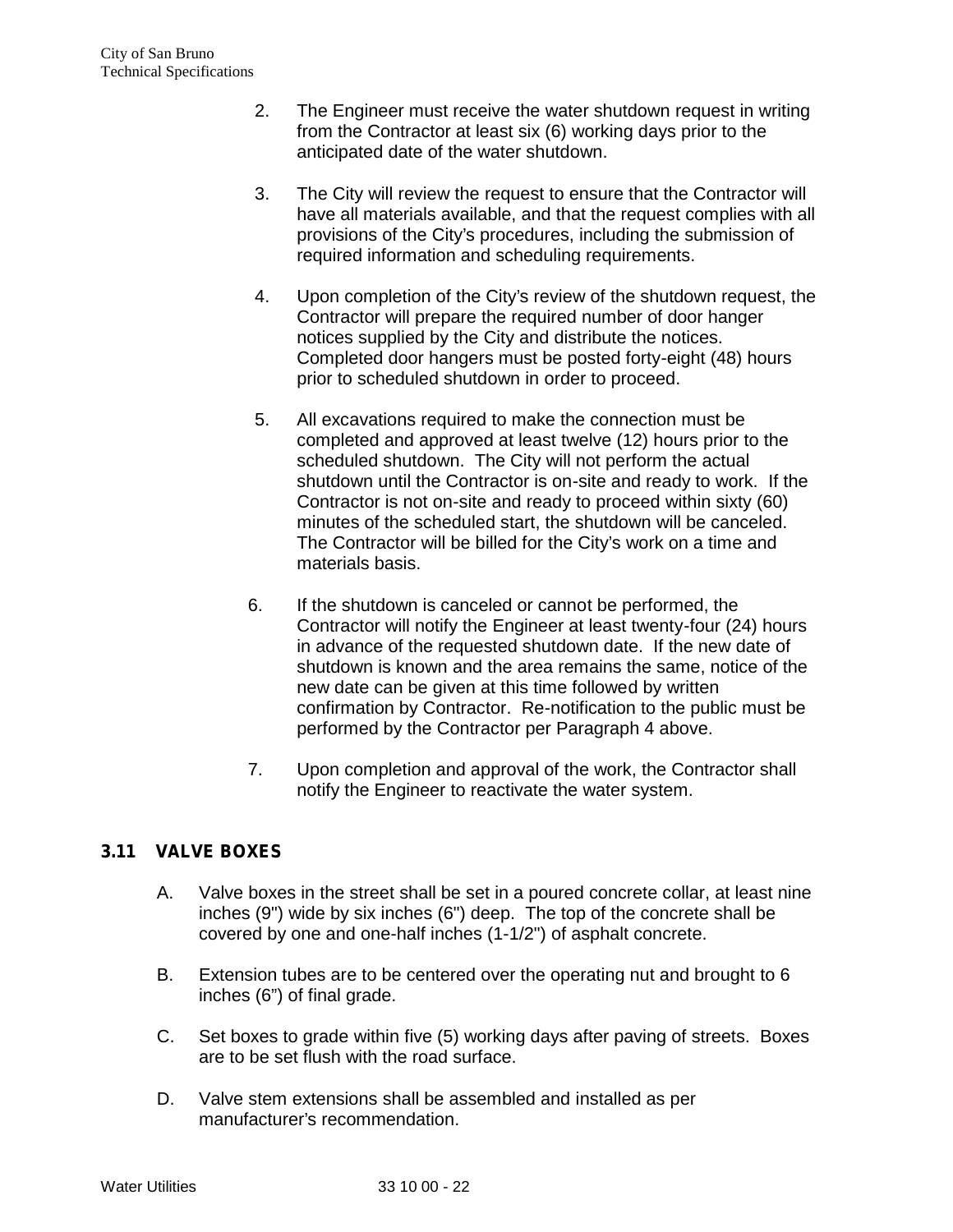- E. All new and adjusted valve box covers for isolation of fire hydrants shall be primer-painted and coated with Dunn-Edwards "Safety Red #221" or matching permanent red paint.
- F. The City's Water Division shall be notified no less than ten (10) working days prior to the start of resurfacing roadways, parking lots or private streets. The Contractor shall supply new valve boxes and covers. The Contractor shall install the new box and cover per these specifications. This section shall apply to all types of asphalt overlay as well as grind and pave work.

### **3.12 ABANDONMENT OF EXISTING FACILITIES**

- A. Valve Boxes
	- 1. Planted areas: Remove box and cover. Fill any hole or depression with similar type of dirt at the specific location.
	- 2. Sidewalk areas: Remove box. Remove full flag of affected sidewalk. Pour concrete and finish to match that of the existing sidewalk.
	- 3. Street areas (AC): Remove box. Neatly sawcut appropriate area that shall be determined by the Engineer in the field. Restore subgrade, base and pavement according to City specifications.
- B. Two-Inch (2") and Three-Inch (3") Steel Pipes as Local Feeders/Services
	- 1. Remove old fittings, pipe, and saddle at main pipe or fitting.
	- 2. Install specified full circle clamp coupling over former tap on pipe, or install new plugs in tapped tee or cross.
	- 3. Restore street and/or sidewalk to its former condition or better.
- C. Four-Inch (4") and Larger Connections
	- 1. Remove tee from existing main and replace it with same diameter ductile-iron pipe, two feet (2') longer than existing tee. Use specified restrained sleeve type couplings.
	- 2. Removal may include an adjacent in-line valve, which the Contractor shall replace with a valve.
	- 3. Restore street and/or sidewalk to its former condition or better.
- D. Fire Hydrants
	- 1. Remove hydrant and bury. Plug remaining pipe with concrete.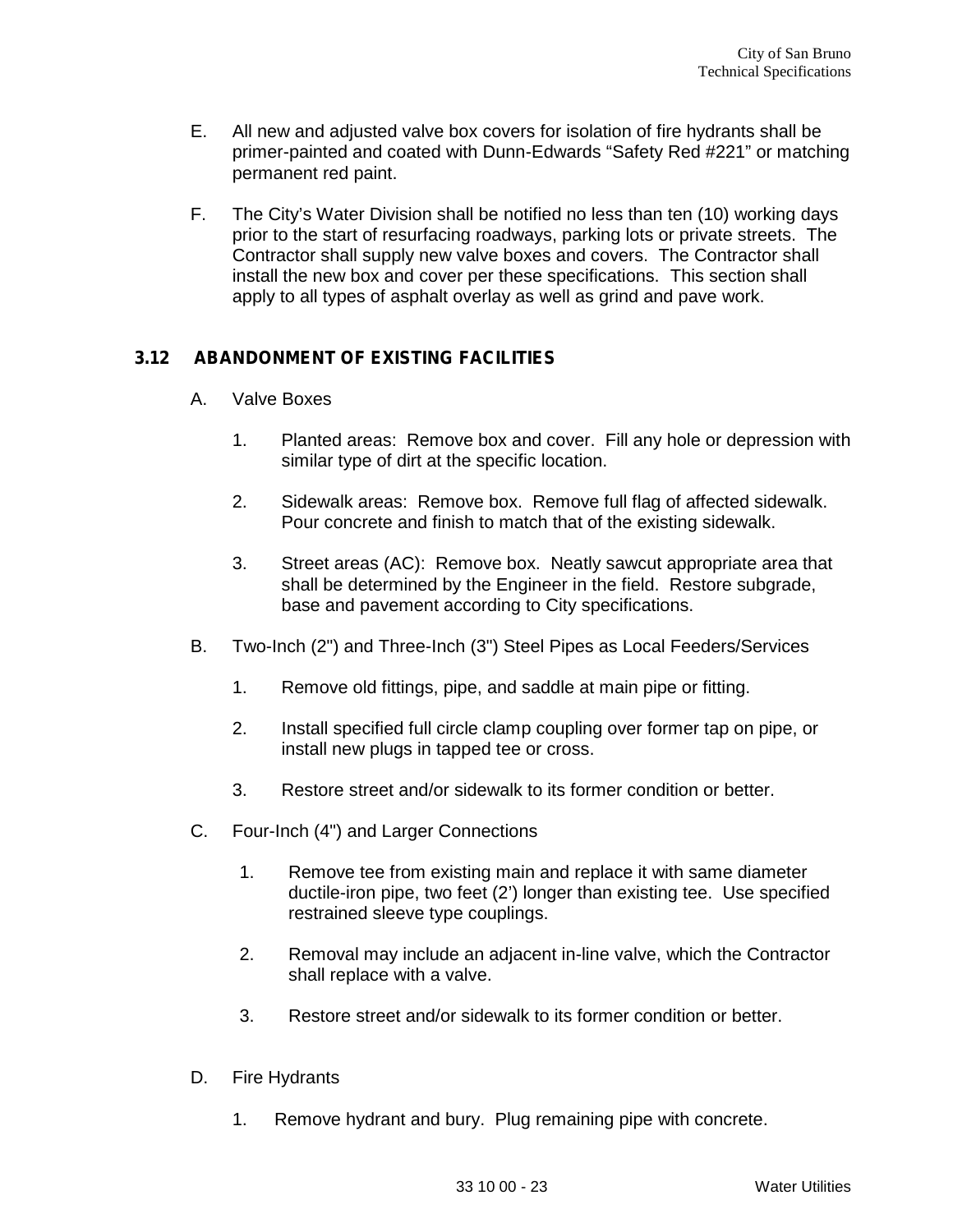2. Remove tee from existing main and replace it with same diameter ductile iron pipe, two feet (2') longer than existing tee. Use specified restrained sleeve type couplings, or approved equal.

## **3.13 REPAIR/RESTORATION OF PROPERTY**

- A. Any repair or restoration work resulting from Contractor's activity shall be completed within twenty-four (24) hours. Contractor may use the sod saved from the existing lawn or use new sod/seed to match existing lawn. Any concrete or other repair shall match existing. Contractor shall maintain the new planting for a minimum thirty (30) day period.
- B. All new or relocated fire hydrants shall be provided with one new finish coat of paint and a blue reflective indicator securely fastened by two-part epoxy in the center line of the street and aligned with the hydrant for ease of Fire Department locating prior to the Contractor making a request for "punch list" preparation by the City.

### **3.14 PIPE ABANDONMENT**

Where an existing line is to be abandoned, pipe shall be cut and pipe ends shall be plugged with concrete. If portions of the line to be abandoned are depressurized only by the closure of a valve or valves, then the line shall be capped with appropriate sized restrained Mechanical Joint caps and a thrust block shall be poured.

## **3.15 AS-BUILT DRAWINGS**

As-built drawings for all City projects shall be updated daily and shall be made available to the Engineer upon request. Location of all valves and other water system appurtenances, as specified by the Engineer, shall be verified by a licensed surveyor and shall be incorporated into the as-builds at the expense of the Contractor. At the completion of the project, the as-built drawings shall be submitted to the Engineer together with an electronic copy of the as-builds in a form acceptable to the City of San Bruno Public Works Department, Engineering Division.

### **PART 4 - MEASUREMENT AND PAYMENT**

### **4.01 WORK INCLUDED**

A. This work shall include furnishing of all labor, materials, equipment, and incidentals required to construct and complete all the work, including all appurtenances necessary for the water system improvements. The work shall be ready for connection to the City's potable water system network as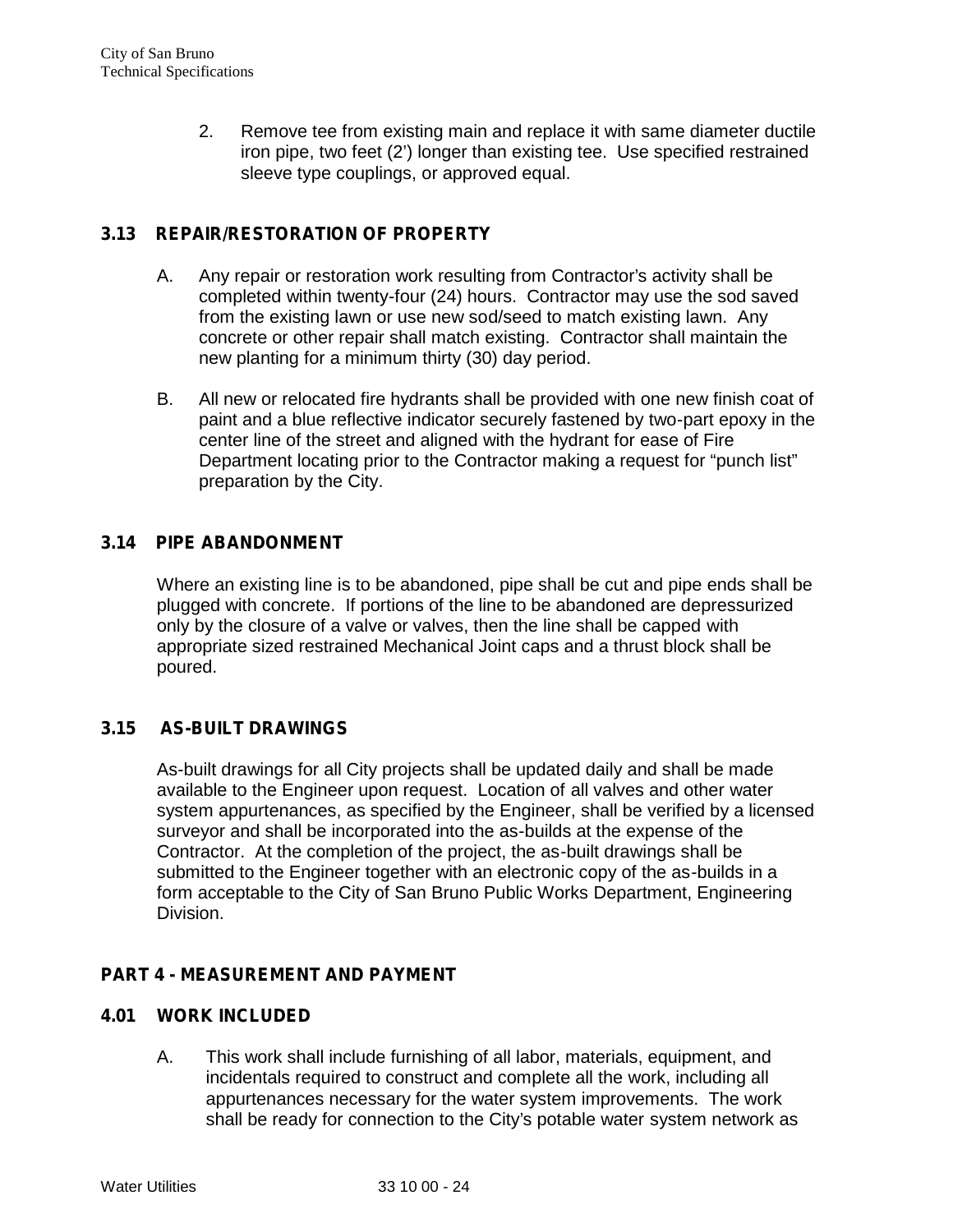designated on the plans and these specifications in compliance with all applicable codes and regulations.

### **4.02 PIPE**

- A. The quantity of pipe to be paid for will be the length placed (including fittings) and accepted by the Engineer, measured to the nearest foot, except that no payment will be allowed for pipe placed in excess of the length specified or shown on the plans.
- B. The price per linear foot of pipe shall constitute full compensation for furnishing all labor, materials, tools, and equipment, and doing all work involved in furnishing and installing the pipe, complete in place, as specified and shown on the plans, and include the following:
	- 1. Probing and locating other utilities.
	- 2. Excavation
	- 3. Mechanical restraint systems and thrust blocks.
	- 4. Connecting rods.
	- 5. Elbows, tees, crosses.
	- 6. Valve boxes for identification of horizontal bends.
	- 7. Backfill, base aggregate, pavement restoration, sidewalk restoration.
	- 8. Sheeting and shoring, ditching, diking.
	- 9. Pumping, bailing, draining.
	- 10. Testing, inspection, disinfection.
	- 11. Furnishing and maintaining all traffic barricades, signs, lights.
	- 12. All other work and materials required but not included in other bid items to complete the work in accordance with the Project Plans & Specifications, the City's Standard Drawings and these Specifications.

### **4.03 FIRE HYDRANTS**

- A. Fire hydrants will be paid for at the unit price bid per hydrant assembly including bury, hydrant extension, valve, hydrant, hydrant caps, thrust block, pipe, bollards, connection to the main, replacement of pavement, sidewalk, curb and gutter, and landscaping.
- B. Payment will constitute full compensation for furnishing all labor, materials, tools, and equipment, and doing all work involved in furnishing and installing the pipe, complete in place, as specified and shown on the plans, including probing and locating other utilities, valve, valve box and cover, valve tube, hydrant, hydrant bury, break-off riser, excavation and backfill thrust blocks, connecting rods, elbows, tee, backfill, base aggregate, pavement restoration, sidewalk restoration, sheeting and shoring, ditching, diking, pumping, bailing, draining, testing, inspection, disinfection, furnishing and maintaining all traffic barricades, signs, lights, and all other work and materials required but not included in other bid items to complete the work as per applicable City Standard Drawings and these specifications.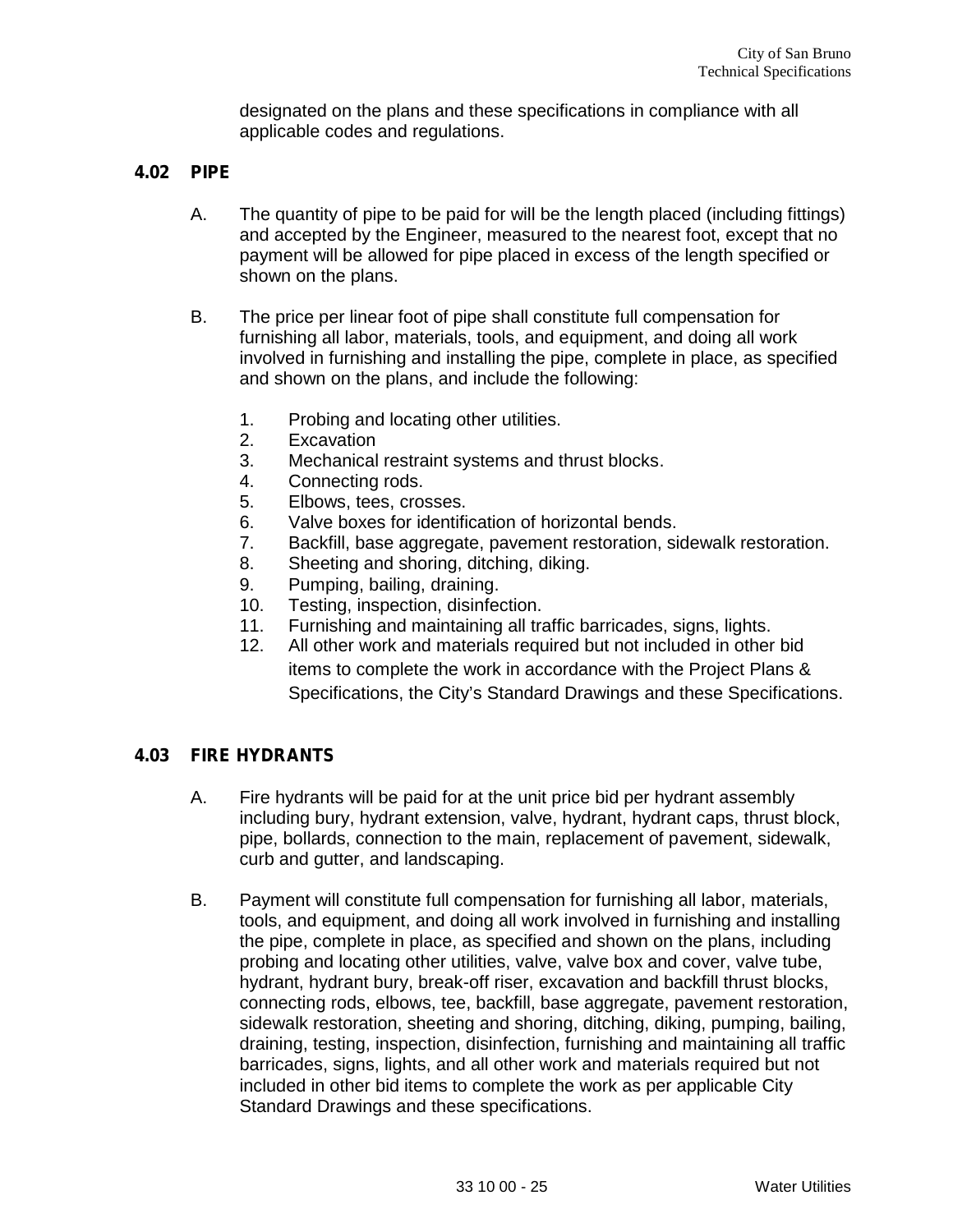### **4.04 WATER SERVICES**

- A. The number of water services including pipe, fittings, corporation stop, connection to main, curb stop, saddle, bypass valve and piping, pavement, sidewalk, curb and gutter, driveway replacement, and landscaping, will be measured and paid for at the unit price bid per linear foot of pipe installed.
- B. Payment will constitute full compensation for furnishing all labor, materials, tools, and equipment, and doing all work involved in furnishing and installing the pipe, complete in place, as specified and shown on the plans, including the following:
	- 1. Probing and locating other utilities.<br>2. Excavation
	- **Excavation**
	- 3. Elbows, tees, crosses.
	- 4. Valve boxes for identification of horizontal bends.
	- 5. Backfill, base aggregate, pavement restoration, sidewalk restoration.
	- 6. Sheeting and shoring, ditching, diking.
	- 7. Pumping, bailing, draining.
	- 8. Testing, inspection, disinfection.
	- 9. Furnishing and maintaining all traffic barricades, signs, lights.
	- 10. All other work and materials required but not included in other bid items to complete the work in accordance with the Project Plans & Specifications, the City's Standard Drawings and these Specifications.

### **4.05 FIRE SERVICES**

- A. The number of fire services will be measured and paid for at the unit price bid per service including supply backflow assembly (including valves), pipe, fittings, valves, valve boxes, saddles, connection to main, bypass valve and piping, detector check, box with extension or vault, and required meter trim, pavement, sidewalk, curb and gutter, driveway replacement, and landscaping.
- B. Payment will constitute full compensation for furnishing all labor, materials, tools and equipment, and doing all work involved in furnishing and installing the pipe, complete in place, as specified and shown on the plans, including the following:
	- 1. Probing and locating other utilities.<br>2. Excavation.
	- Excavation.
	- 3. Thrust blocks, connecting rods, elbows, tees, crosses.
	- 4. Backfill, base aggregate, pavement restoration, sidewalk restoration, sheeting and shoring, ditching, diking.
	- 5. Pumping, bailing, draining, testing, inspection, disinfection.
	- 6. Furnishing and maintaining all traffic barricades, signs, lights, and all other work and materials required (but not included in other bid items) to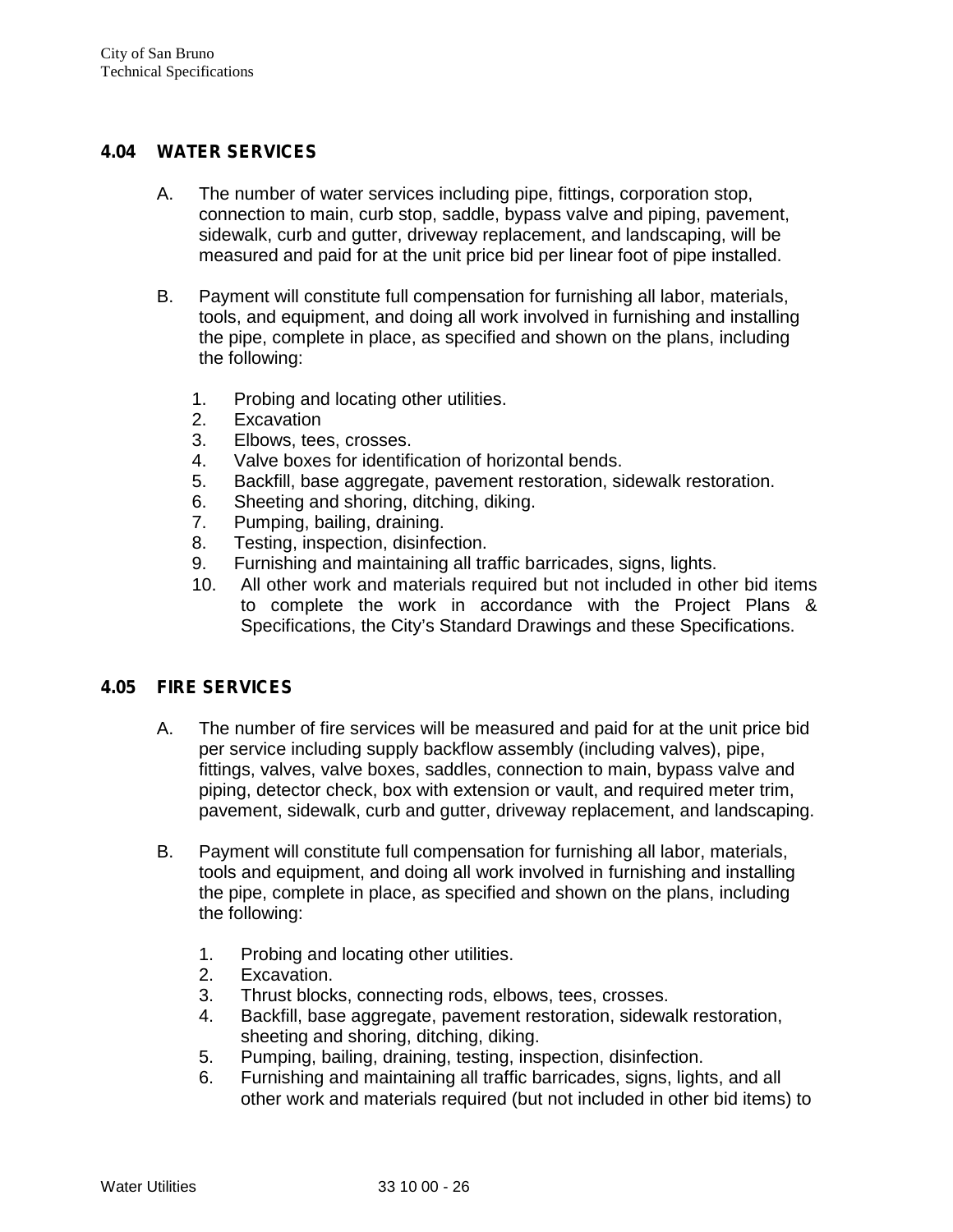complete the work as per applicable City Standard Drawings and these specifications.

### **4.06 VALVES AND VALVE BOXES**

- A. Payment for each valve will constitute full compensation for furnishing all labor, materials, tools and equipment, and doing all work involved in furnishing and installing the specified valve type, including valve box and cover, valve tube and valve stem extension, if necessary, complete in place, as specified and shown on the plans, including the following:
	- 1. Probing and locating other utilities, excavation.
	- 2. Removal of existing valve(s), pipe line, appurtenances, thrust blocks, connecting rods.
	- 3. Backfill, base aggregate, pavement restoration, sidewalk restoration
	- 4. Sheeting and shoring, ditching, diking.
	- 5. Pumping, bailing, draining.
	- 6. Testing, inspection, disinfection.
	- 7. Furnishing and maintaining all traffic barricades, signs, lights, and all other work and materials required (but not included in other bid items) to complete the work as per applicable City Standard Drawings and these specifications.

### **4.07 TAPPING SLEEVES AND TAPPING GATE VALVES**

A. Full compensation will be considered included in other bid prices if the Special Provisions have no specific bid item for tapping sleeves and tapping gate valves.

### **4.08 BLOW-OFF**

- A. This installation will be measured and paid for at the unit bid price for complete installation, including connection to and/or tapping of the main, valve boxes, pipe saddle, valve and all necessary appurtenances, complete in place.
- B. Payment will constitute full compensation for furnishing all labor, materials, tools and equipment, and doing all work involved in furnishing and installing the pipe, complete in place, as specified and shown on the plans, including the following:
	- 1. Probing and locating other utilities.
	- 2. Excavation.
	- 3. Thrust blocks, connecting rods, elbows, valve or meter boxes, valve stem extensions, if necessary.
	- 4. Backfill, base aggregate, pavement restoration, sidewalk restoration.
	- 5. Sheeting and shoring, ditching, diking.